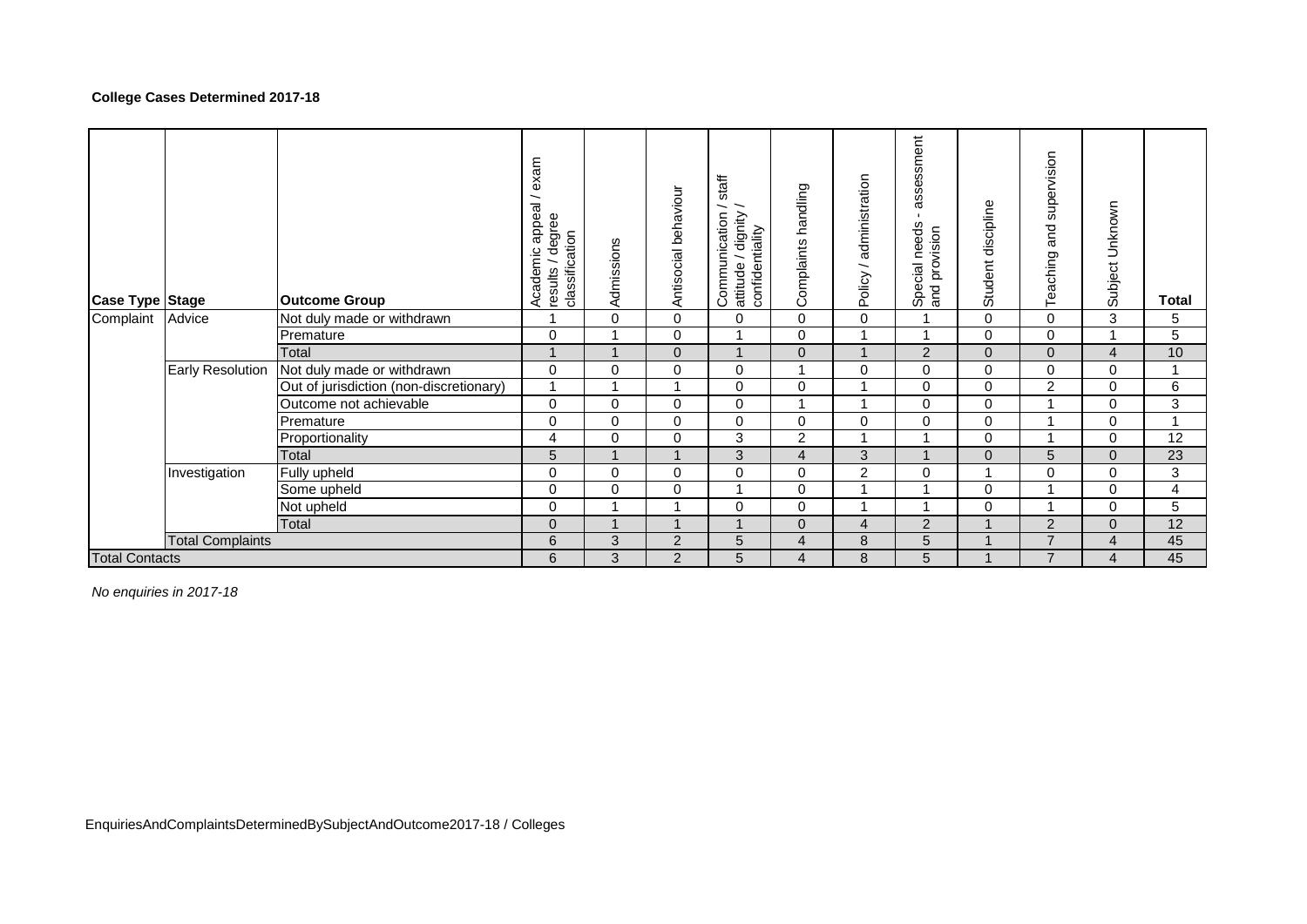### **University Cases Determined 2017-18**

| <b>Case Type</b>      | <b>Stage</b>               | <b>Outcome Group</b>                    | classification<br>exam<br>appeal<br>degree<br>Academic<br>results | Accommodation | Admissions     | Communication / staff attitude<br>/ dignity / confidentiality | handling<br>Complaints | bursaries<br>∽<br>allowances<br>$\overline{\phantom{0}}$<br>Grants | matters<br>ersonnel<br>ñ | and intellectual<br>Plagiarism<br>property | administration<br>$\overline{\phantom{0}}$<br>olicy<br>$\Omega$ | Property | ssment<br>asse<br>needs<br>vision<br>Special<br>and prov | discipline<br>Student | supervision<br>and<br>Teaching | Welfare        | Jurisdiction<br>ð<br>5 <sub>U</sub> | Subject Unknown | <b>Total</b>   |
|-----------------------|----------------------------|-----------------------------------------|-------------------------------------------------------------------|---------------|----------------|---------------------------------------------------------------|------------------------|--------------------------------------------------------------------|--------------------------|--------------------------------------------|-----------------------------------------------------------------|----------|----------------------------------------------------------|-----------------------|--------------------------------|----------------|-------------------------------------|-----------------|----------------|
| Complaint             | Advice                     | Not duly made or withdrawn              | $\overline{2}$                                                    | $\Omega$      | $\Omega$       |                                                               | $\Omega$               | $\Omega$                                                           | $\Omega$                 | $\Omega$                                   | $\mathcal{P}$                                                   | 0        | $\Omega$                                                 |                       |                                | $\Omega$       | $\Omega$                            | 3               | 10             |
|                       |                            | Premature                               | $\overline{2}$                                                    | $\Omega$      |                |                                                               | 3                      | $\Omega$                                                           |                          | $\Omega$                                   |                                                                 | $\Omega$ | $\Omega$                                                 | $\Omega$              |                                | $\Omega$       | $\Omega$                            |                 | 11             |
|                       |                            | Total                                   | 4                                                                 | $\mathbf{0}$  |                | 2                                                             | 3                      | $\Omega$                                                           |                          | $\Omega$                                   | 3                                                               | $\Omega$ | $\Omega$                                                 |                       | 2                              | $\Omega$       | $\overline{0}$                      | $\overline{4}$  | 21             |
|                       | Early                      | Not duly made or withdrawn              | $\overline{2}$                                                    | $\mathbf 0$   | $\mathbf 0$    |                                                               | $\Omega$               | $\mathbf 0$                                                        | $\Omega$                 | $\mathbf 0$                                | $\overline{2}$                                                  | $\Omega$ | $\Omega$                                                 | 2                     | 0                              | $\mathbf 0$    | $\Omega$                            | $\mathbf 0$     | $\overline{7}$ |
|                       | Resolution                 | Out of jurisdiction (discretionary)     | $\mathbf 0$                                                       | $\mathbf 0$   | $\mathbf 0$    |                                                               | $\Omega$               | $\mathbf 0$                                                        | $\Omega$                 | $\mathbf 0$                                |                                                                 | $\Omega$ | $\Omega$                                                 |                       | 2                              | $\Omega$       | $\Omega$                            | $\mathbf 0$     | 5              |
|                       |                            | Out of jurisdiction (non-discretionary) | 27                                                                | $\mathbf 0$   | $\mathbf 0$    | $\mathbf 0$                                                   | $\Omega$               | $\mathbf 0$                                                        | $\overline{2}$           |                                            |                                                                 | $\Omega$ |                                                          |                       | $\overline{2}$                 | $\Omega$       |                                     | $\Omega$        | 42             |
|                       |                            | Outcome not achievable                  | 5                                                                 | $\Omega$      | $\Omega$       | $\mathbf 0$                                                   |                        | $\Omega$                                                           | $\Omega$                 | $\Omega$                                   |                                                                 | ∩        | $\Omega$                                                 |                       | 0                              | $\Omega$       | $\Omega$                            | $\Omega$        | 8              |
|                       |                            | Premature                               |                                                                   | $\Omega$      | $\Omega$       |                                                               |                        | $\Omega$                                                           | $\Omega$                 | $\Omega$                                   | $\Omega$                                                        | $\Omega$ |                                                          | $\Omega$              | $\Omega$                       | $\Omega$       | $\Omega$                            | $\Omega$        | $\overline{4}$ |
|                       |                            | Proportionality                         |                                                                   |               | 3              | 2                                                             |                        |                                                                    | ŋ                        | $\Omega$                                   | 6                                                               |          |                                                          |                       |                                | 2              | $\Omega$                            | $\Omega$        | 24             |
|                       |                            | Resolved                                |                                                                   | $\Omega$      | $\mathbf 0$    | $\mathbf 0$                                                   | $\Omega$               | $\mathbf 0$                                                        | $\Omega$                 | $\Omega$                                   | $\Omega$                                                        | $\Omega$ | $\Omega$                                                 | $\Omega$              | $\Omega$                       | $\Omega$       | $\Omega$                            | $\Omega$        |                |
|                       |                            | Total                                   | 37                                                                |               | 3              | 5                                                             | 3                      |                                                                    | $\Omega$                 |                                            | 17                                                              |          | 3                                                        | ิธ                    | 8                              | 2              |                                     | $\Omega$        | 91             |
|                       | Investigation Fully upheld |                                         | $\overline{2}$                                                    | $\Omega$      | $\mathbf 0$    | $\mathbf 0$                                                   | $\overline{2}$         | $\mathbf 0$                                                        | $\Omega$                 | $\Omega$                                   | $\Omega$                                                        | $\Omega$ | $\Omega$                                                 | $\Omega$              |                                | $\Omega$       | $\Omega$                            | $\Omega$        | 5              |
|                       |                            | Some upheld                             | 4                                                                 | $\mathbf 0$   | $\mathbf 0$    | $\mathbf 0$                                                   | $\overline{2}$         | $\mathbf 0$                                                        | $\Omega$                 | $\mathbf 0$                                | $\Omega$                                                        | 0        | $\Omega$                                                 | $\Omega$              | 2                              | $\Omega$       | $\Omega$                            | $\Omega$        | 8              |
|                       |                            | Not upheld                              | 3                                                                 | $\Omega$      | $\mathbf 0$    | 2                                                             | $\overline{2}$         | $\mathbf 0$                                                        |                          |                                            |                                                                 | 0        | $\Omega$                                                 |                       | 3                              | $\Omega$       | $\Omega$                            | $\mathbf 0$     | 16             |
|                       |                            | Not duly made or withdrawn              | $\Omega$                                                          | $\Omega$      | $\mathbf 0$    | $\mathbf 0$                                                   | $\Omega$               | $\mathbf 0$                                                        |                          | $\Omega$                                   | $\Omega$                                                        |          | $\Omega$                                                 |                       | 0                              | $\Omega$       | $\Omega$                            | $\Omega$        |                |
|                       |                            | Total                                   | 9                                                                 | $\Omega$      | $\Omega$       | 2                                                             | 6                      | $\Omega$                                                           | U                        |                                            |                                                                 |          | $\Omega$                                                 | $\Omega$              | 6                              | $\Omega$       | $\Omega$                            | $\Omega$        | 30             |
|                       | <b>Total Complaints</b>    |                                         | 50                                                                |               | $\overline{4}$ | 9                                                             | 12                     |                                                                    | 3                        | $\overline{2}$                             | 24                                                              |          | 3                                                        | 9                     | 16                             | $\overline{2}$ |                                     | $\overline{4}$  | 142            |
| <b>Total Contacts</b> |                            |                                         | 50                                                                |               | $\Lambda$      | 9                                                             | 12                     |                                                                    | 3                        | 2                                          | 24                                                              |          | 3                                                        | 9                     | 16                             | $\overline{2}$ |                                     |                 | 142            |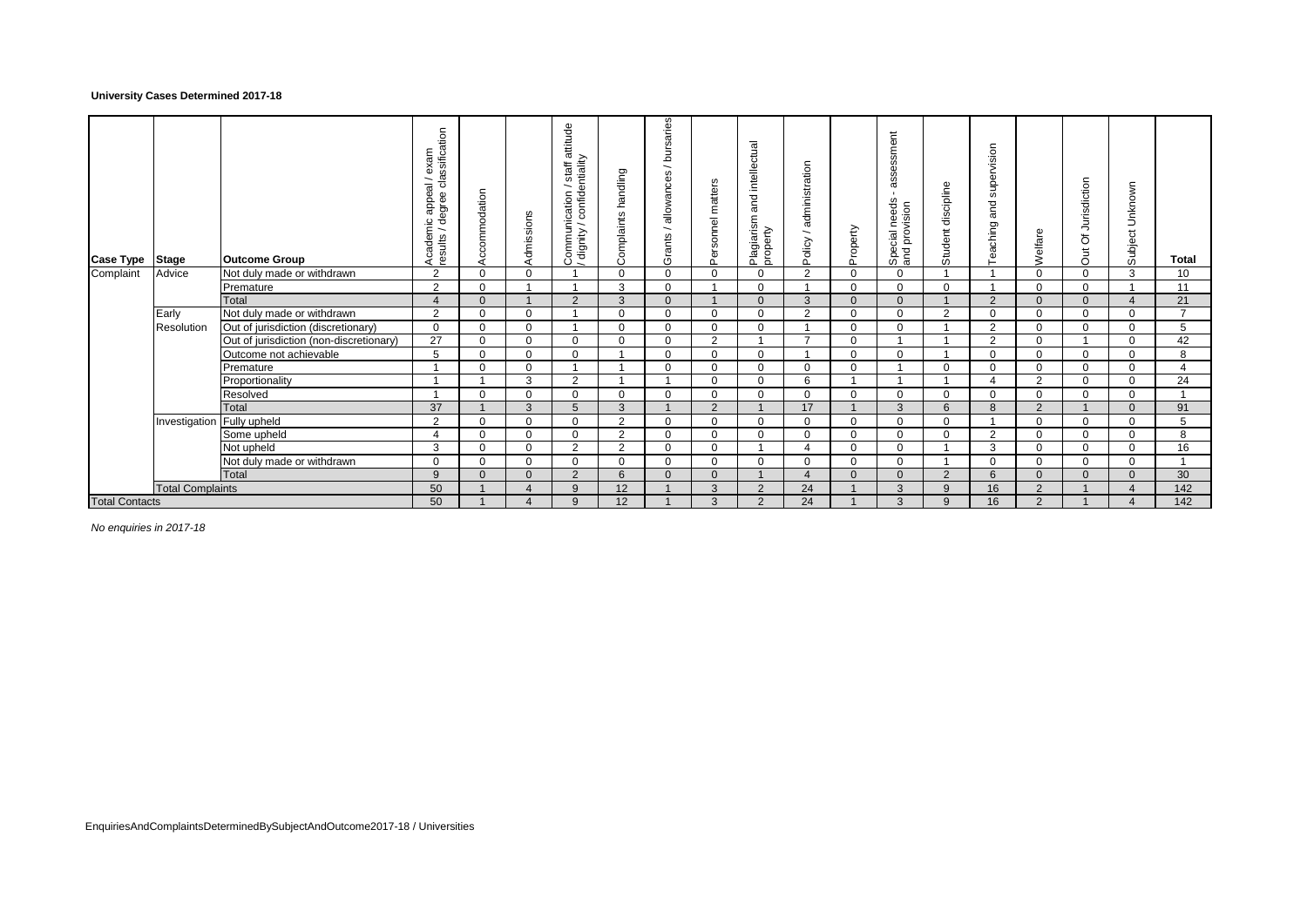### **Health Cases Determined 2017-18**

(note - includes prison health)

|                       | 1100                    |                                         |                                                  |                                                                                                                |                                      |                                                                                                                   |                                |                                                                                         |                     |                       |                                                              |                                           |                                                      |                                                                     |                          |                  |                                                      |                |                       |                    |                |
|-----------------------|-------------------------|-----------------------------------------|--------------------------------------------------|----------------------------------------------------------------------------------------------------------------|--------------------------------------|-------------------------------------------------------------------------------------------------------------------|--------------------------------|-----------------------------------------------------------------------------------------|---------------------|-----------------------|--------------------------------------------------------------|-------------------------------------------|------------------------------------------------------|---------------------------------------------------------------------|--------------------------|------------------|------------------------------------------------------|----------------|-----------------------|--------------------|----------------|
| <b>Case Type</b>      | <b>Stage</b>            | <b>Outcome Group</b>                    | /transfer<br>discharge<br>Admission/<br>procedur | HSCP)<br>al Work Services<br>covered by a HS<br>$\gtrsim$<br>Social <sup>1</sup><br>$\overline{p}$<br>Adult So | equipment/<br>Appliances<br>premises | (delay)<br>/ Admissions (<br>/ waiting lists)<br>$\overline{\phantom{0}}$<br>Appointments /<br>/ cancellation / v | Clinical treatment / diagnosis | $\overline{\phantom{0}}$<br>Communication / staff attitude<br>dignity / confidentiality | Complaints handling | care<br>Continuing    | delay<br>Failure to send ambulance /<br>in sending ambulance | etc<br>- food / laundry<br>Hotel services | / infection<br>cleanliness<br>Hygiene / o<br>control | and<br>registering<br>Lists (incl difficulty<br>removal from lists) | care<br>Nurses / nursing | Other            | administration<br>$\overline{\phantom{a}}$<br>Policy | Record keeping | Out of jurisdiction   | unknown<br>Subject | <b>Total</b>   |
| Enquiry               | Advice                  | Enguiry                                 | $\Omega$                                         | $\mathbf 0$                                                                                                    | $\mathbf 0$                          | $\mathbf{0}$                                                                                                      |                                | $\mathbf 0$                                                                             | $\Omega$            | $\Omega$              | $\mathbf 0$                                                  | $\mathbf{0}$                              | $\Omega$                                             | $\Omega$                                                            | $\Omega$                 | $\Omega$         |                                                      | $\Omega$       | $\mathbf{0}$          |                    | 3              |
|                       |                         | Total                                   | $\Omega$                                         | $\Omega$                                                                                                       | $\mathbf{0}$                         | $\Omega$                                                                                                          | $\overline{1}$                 | $\mathbf{0}$                                                                            | $\Omega$            | $\Omega$              | $\Omega$                                                     | $\mathbf{0}$                              | $\Omega$                                             | $\Omega$                                                            | $\mathbf{0}$             | $\mathbf{0}$     |                                                      | $\Omega$       | $\mathbf{0}$          |                    | $\mathbf{3}$   |
|                       | <b>Total Enquiries</b>  |                                         | $\Omega$                                         | $\Omega$                                                                                                       | $\mathbf{0}$                         | $\Omega$                                                                                                          | $\overline{1}$                 | $\Omega$                                                                                | $\Omega$            | $\Omega$              | $\Omega$                                                     | $\mathbf{0}$                              | $\Omega$                                             | $\Omega$                                                            | $\Omega$                 | $\Omega$         |                                                      | $\Omega$       | $\mathbf{0}$          |                    | $\mathbf{3}$   |
| Complaint             | Advice                  | Not duly made or withdrawn              | - 1                                              | $\Omega$                                                                                                       | $\mathbf 0$                          | $\overline{7}$                                                                                                    | 155                            | 19                                                                                      | 3                   | $\Omega$              | $\mathbf 0$                                                  | $\mathbf 0$                               |                                                      | $\boldsymbol{\Delta}$                                               | 3                        | 2                | 5                                                    | $\Omega$       | $\mathbf{0}$          | 56                 | 256            |
|                       |                         | Out of jurisdiction (non-discretionary) | $\Omega$                                         | $\mathbf 0$                                                                                                    | $\mathbf 0$                          | $\Omega$                                                                                                          | $\mathbf 0$                    | $\mathbf 0$                                                                             | $\Omega$            | $\Omega$              | $\mathbf 0$                                                  | $\mathbf 0$                               | $\Omega$                                             | $\Omega$                                                            | $\Omega$                 | $\Omega$         | $\mathbf 0$                                          | $\Omega$       | $\overline{2}$        | $\Omega$           | 2              |
|                       |                         | Outcome not achievable                  | $\Omega$                                         | $\mathbf 0$                                                                                                    | $\mathbf 0$                          | $\Omega$                                                                                                          | $\mathbf 0$                    | $\mathbf 0$                                                                             | $\Omega$            | $\Omega$              | $\mathbf 0$                                                  | $\mathbf 0$                               | $\Omega$                                             | $\Omega$                                                            | $\Omega$                 | $\mathbf 0$      | $\mathbf 0$                                          | $\mathbf 0$    | $\overline{ }$        | $\Omega$           | $\overline{1}$ |
|                       |                         | Premature                               | $\Omega$                                         | $\mathbf 0$                                                                                                    | $\mathbf 0$                          | 14                                                                                                                | 124                            | 15                                                                                      | 24                  | $\Omega$              |                                                              | $\mathbf 0$                               | $\Omega$                                             | 10                                                                  | $\mathbf{1}$             | $\overline{4}$   | 9                                                    | 2              | $\mathbf{0}$          | 38                 | 242            |
|                       |                         | Total                                   |                                                  | $\Omega$                                                                                                       | $\mathbf{0}$                         | 21                                                                                                                | 279                            | 34                                                                                      | 27                  | $\Omega$              |                                                              | $\mathbf{0}$                              |                                                      | 14                                                                  | $\overline{4}$           | $6 \overline{6}$ | 14                                                   | 2              | $\mathbf{3}$          | 94                 | 501            |
|                       | <b>Early Resolution</b> | Not duly made or withdrawn              | 3                                                | $\mathbf 0$                                                                                                    | $\mathbf 0$                          | 9                                                                                                                 | 39                             | 6                                                                                       | $\overline{ }$      | $\Omega$              | $\mathbf{0}$                                                 | $\mathbf{1}$                              | $\Omega$                                             | $\Omega$                                                            | $\Omega$                 | 2                |                                                      | $\mathbf 0$    | $\mathbf{0}$          | $\Omega$           | 62             |
|                       |                         | Out of jurisdiction (discretionary)     |                                                  | $\mathbf 0$                                                                                                    | $\mathbf 0$                          | 4                                                                                                                 | 32                             | 2                                                                                       | 8                   | $\Omega$              | $\mathbf{0}$                                                 | $\mathbf 0$                               | $\Omega$                                             | $\Omega$                                                            | $\overline{1}$           | $\mathbf 0$      | 3                                                    |                | $\mathbf{0}$          | $\Omega$           | 52             |
|                       |                         | Out of jurisdiction (non-discretionary) | -4                                               |                                                                                                                | $\mathbf 0$                          | 2                                                                                                                 | 16                             | 3                                                                                       | 3                   | $\Omega$              | $\mathbf{0}$                                                 | $\mathbf 0$                               | $\Omega$                                             | $\Omega$                                                            | 2                        | $\Omega$         | 3                                                    | $\Omega$       | $\overline{1}$        | $\Omega$           | 32             |
|                       |                         | Outcome not achievable                  | 2                                                | $\mathbf 0$                                                                                                    | $\mathbf 0$                          |                                                                                                                   | 18                             | 8                                                                                       | $\Omega$            | $\Omega$              | $\mathbf{0}$                                                 | $\Omega$                                  |                                                      | $\Omega$                                                            | $\Omega$                 | $\mathbf 0$      | 5                                                    |                | $\mathbf{0}$          | $\Omega$           | 36             |
|                       |                         | Premature                               | $\Omega$                                         | $\Omega$                                                                                                       | $\Omega$                             | $\overline{4}$                                                                                                    | 29                             | $\overline{7}$                                                                          | 9                   | 3                     | 2                                                            | $\Omega$                                  | $\Omega$                                             | $\Omega$                                                            | $\Omega$                 | $\Omega$         | 5                                                    | $\Omega$       | $\Omega$              | $\Omega$           | 59             |
|                       |                         | Proportionality                         | 3                                                |                                                                                                                | $\overline{1}$                       | 28                                                                                                                | 84                             | 31                                                                                      | 10                  | $\Omega$              | 3                                                            | $\mathbf{1}$                              | $\Omega$                                             | $\boldsymbol{\Delta}$                                               | 9                        | $\overline{1}$   | 17                                                   | $\overline{2}$ | $\Omega$              | $\Omega$           | 195            |
|                       |                         | Resolved                                | $\Omega$                                         | $\mathbf 0$                                                                                                    | $\mathbf 0$                          |                                                                                                                   | 10                             | $\mathbf{1}$                                                                            | $\Omega$            | $\Omega$              | $\mathbf{0}$                                                 | $\Omega$                                  | $\Omega$                                             | $\Omega$                                                            | $\Omega$                 | $\mathbf 0$      |                                                      |                | $\mathbf{0}$          | $\Omega$           | 14             |
|                       |                         | Total                                   | 10                                               | 2                                                                                                              | $\overline{1}$                       | 49                                                                                                                | 228                            | 58                                                                                      | 31                  | 3                     | 5                                                            | 2                                         |                                                      | $\overline{4}$                                                      | 12                       | 3                | 35                                                   | 5              | $\mathbf{1}$          | $\Omega$           | 450            |
|                       | Investigation           | Fully upheld                            | 4                                                | $\mathbf 0$                                                                                                    | $\mathbf 0$                          | $\overline{7}$                                                                                                    | 90                             | 5                                                                                       | 2                   | $\Omega$              | $\mathbf 0$                                                  | $\Omega$                                  | $\Omega$                                             | 3                                                                   | 8                        | $\mathbf 0$      |                                                      | $\Omega$       | $\mathbf{0}$          | $\Omega$           | 120            |
|                       |                         | Not duly made or withdrawn              | $\Omega$                                         | $\Omega$                                                                                                       | $\Omega$                             | $\Omega$                                                                                                          | 3                              | $\mathbf{1}$                                                                            | $\Omega$            |                       | $\Omega$                                                     | $\Omega$                                  | $\Omega$                                             | $\Omega$                                                            | $\mathbf{1}$             | $\Omega$         | $\Omega$                                             | $\Omega$       | $\Omega$              | $\Omega$           | 6              |
|                       |                         | Not upheld                              | 6                                                | $\Omega$                                                                                                       | $\Omega$                             | 5                                                                                                                 | 145                            | 8                                                                                       | $\Omega$            | $\Omega$              |                                                              | $\Omega$                                  | $\Omega$                                             |                                                                     | 2                        | $\Omega$         | $\boldsymbol{\Delta}$                                | $\Omega$       | $\mathbf{0}$          | $\Omega$           | 172            |
|                       |                         | Resolved                                | $\Omega$                                         | $\Omega$                                                                                                       | $\Omega$                             | $\Omega$                                                                                                          | $\Omega$                       | $\mathbf 0$                                                                             | $\Omega$            | $\Omega$              | $\mathbf 0$                                                  | $\Omega$                                  | $\Omega$                                             | $\Omega$                                                            | $\mathbf{1}$             | $\Omega$         | $\Omega$                                             | $\Omega$       | $\mathbf{0}$          | $\Omega$           | $\overline{1}$ |
|                       |                         | Some upheld                             | 4                                                | $\Omega$                                                                                                       | $\mathbf 0$                          | 9                                                                                                                 | 111                            | 9                                                                                       | $\Omega$            | $\Omega$              | $\mathbf 0$                                                  | $\Omega$                                  | $\Omega$                                             | $\Omega$                                                            | 5                        | $\Omega$         | 3                                                    | $\Omega$       | $\mathbf{0}$          | $\Omega$           | 141            |
|                       |                         | Total                                   | 14                                               | $\Omega$                                                                                                       | $\mathbf{0}$                         | 21                                                                                                                | 349                            | 23                                                                                      | 2                   | -1                    |                                                              | $\Omega$                                  | $\Omega$                                             | $\overline{4}$                                                      | 17                       | $\Omega$         | 8                                                    | $\Omega$       | $\Omega$              | $\Omega$           | 440            |
|                       | <b>Total Complaints</b> |                                         | 25                                               | $\overline{2}$                                                                                                 | $\mathbf{1}$                         | 91                                                                                                                | 856                            | 115                                                                                     | 60                  | Δ                     | $\overline{7}$                                               | 2                                         | 2                                                    | 22                                                                  | 33                       | 9                | 57                                                   | $\overline{7}$ | $\boldsymbol{\Delta}$ | 94                 | 1,391          |
| <b>Total Contacts</b> |                         |                                         | 25                                               | 2                                                                                                              |                                      | 91                                                                                                                | 857                            | 115                                                                                     | 60                  | $\boldsymbol{\Delta}$ | $\overline{7}$                                               | 2                                         | 2                                                    | $\overline{22}$                                                     | 33                       | 9                | 58                                                   | $\overline{7}$ |                       | 95                 | 1,394          |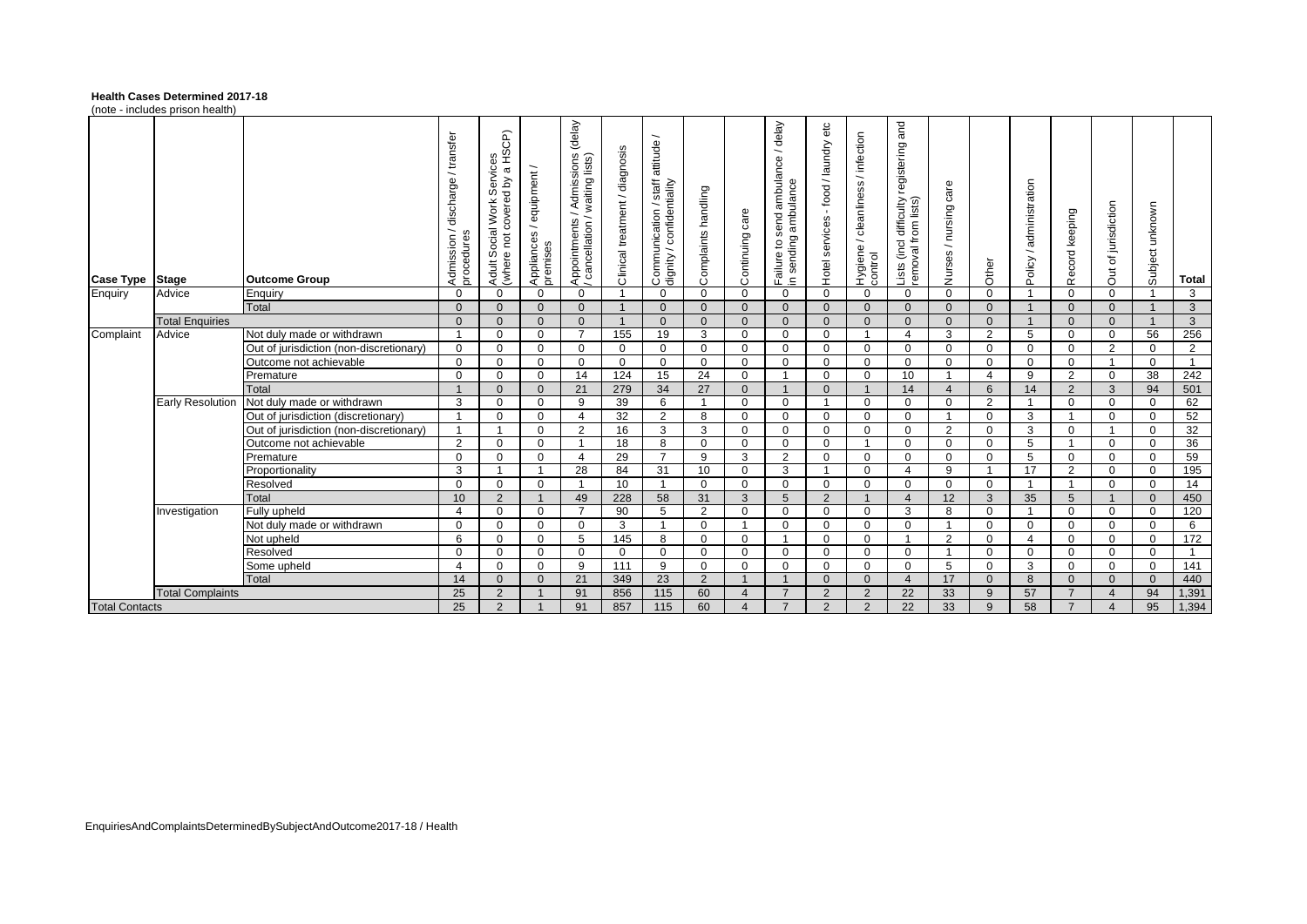#### **Joint Health and Social Care Cases determined 2017-18**

|                       |                         |                                         |                                                   |                                                                                                   |                                     | Health and Social Care Partnerships - Health                                                                            |                        |            |                         |                        |              |                                                                                       | <b>Health and Social Care</b><br>Care | Partnerships - Prison Health |                                                    |                                                                                                                                                    |                                                        |                                       |                                            | Health and Social Care Partnerships - Social Work                 |                                                                                              |                    |                                                                                    |                      |            |                                                      |                                                                  |              |                                                                                          |                    |
|-----------------------|-------------------------|-----------------------------------------|---------------------------------------------------|---------------------------------------------------------------------------------------------------|-------------------------------------|-------------------------------------------------------------------------------------------------------------------------|------------------------|------------|-------------------------|------------------------|--------------|---------------------------------------------------------------------------------------|---------------------------------------|------------------------------|----------------------------------------------------|----------------------------------------------------------------------------------------------------------------------------------------------------|--------------------------------------------------------|---------------------------------------|--------------------------------------------|-------------------------------------------------------------------|----------------------------------------------------------------------------------------------|--------------------|------------------------------------------------------------------------------------|----------------------|------------|------------------------------------------------------|------------------------------------------------------------------|--------------|------------------------------------------------------------------------------------------|--------------------|
| <b>Case Type</b>      | <b>Stage</b>            | <b>Outcome Group</b>                    | ♨<br>Γã<br>ﻰ<br>nssi<br>Sadur<br>Admiss<br>proced | (delay<br>Admissions<br>raiting lists)<br>$\overline{\phantom{a}}$<br>Appointment<br>cancellation | Diagnosis<br>treatment/<br>Clinical | dignity<br>$\overline{\phantom{a}}$<br>staff attitude<br>$\overline{\phantom{a}}$<br>Communication /<br>confidentiality | handling<br>Complaints | ਨੈਂ        | administration<br>olicy | eping<br>٩ě<br>짇<br>λē | Total        | Diagnosis<br>$\overline{\phantom{a}}$<br>$\overline{\epsilon}$<br>treatme<br>Clinical | handling<br>mplaints                  | Total                        | and information<br>files<br>$\mathtt{S}$<br>Access | dges)<br>(incl blue bac<br>isabled Acts<br>σã<br>≚ ∞<br>disat<br>Sick<br>≦ ≜<br>a<br>$\sim$<br>$\tilde{\mathbf{p}}$<br>Aids fo<br>Chroni<br>1970/7 | assistance<br>general<br>$\mathsf{\tilde{e}}$<br>Calls | community<br>£<br>$\subseteq$<br>Care | support<br>and family<br>services<br>Child | dignity<br>staff attitude<br>≌<br>Communicatio<br>confidentiality | Work<br>Social <sup>'</sup><br>s handling (incl S<br>procedures)<br>Complaints<br>complaints | care<br>Continuing | grants<br>∼<br>ons<br>മ്മ<br>ිම<br>$rac{8}{6}$ $rac{8}{6}$<br>Home he<br>charges 1 | Mental health issues | ŏ<br>휽     | administration<br>$\overline{\phantom{a}}$<br>Policy | त्त<br>identi<br><br><u>∞</u><br>red housing<br>Shelter<br>homes | Total        | Jurisdiction<br>$\bar{o}$<br>$\overline{5}$<br>$\overline{\sigma}$<br>Unknown<br>Subject | <b>Grand Total</b> |
| Complaint             | Advice                  | Not duly made or withdrawn              | $\overline{0}$                                    | $\Omega$                                                                                          | $\mathbf{0}$                        | $\Omega$                                                                                                                | $\Omega$               | $^{\circ}$ | $\Omega$                | $\Omega$               |              | $\Omega$                                                                              | $\Omega$                              |                              | $\Omega$                                           | $\Omega$                                                                                                                                           | $\Omega$                                               | $\Omega$                              |                                            | $\Omega$                                                          | $\Omega$                                                                                     | $\mathbf{0}$       | $\Omega$                                                                           | $\Omega$             | $^{\circ}$ | $\Omega$                                             | $\mathbf{0}$                                                     |              |                                                                                          |                    |
|                       |                         | Premature                               | $\Omega$                                          | $\Omega$                                                                                          | $\Omega$                            | $\Omega$                                                                                                                |                        |            |                         | $\Omega$               |              |                                                                                       |                                       | $\Omega$                     | $\Omega$                                           |                                                                                                                                                    | $\Omega$                                               | $\Omega$                              |                                            |                                                                   |                                                                                              |                    | $\Omega$                                                                           |                      |            |                                                      |                                                                  |              |                                                                                          |                    |
|                       |                         | Total                                   | $\Omega$                                          | $\Omega$                                                                                          | $\Omega$                            | $\Omega$                                                                                                                |                        |            |                         | $\Omega$               |              |                                                                                       |                                       | $\Omega$                     |                                                    |                                                                                                                                                    | $\Omega$                                               | $\Omega$                              |                                            |                                                                   |                                                                                              |                    |                                                                                    |                      |            |                                                      |                                                                  |              | $\Omega$                                                                                 |                    |
|                       | <b>Early Resolution</b> | Not duly made or withdrawn              | $\Omega$                                          | $\Omega$                                                                                          | $\Omega$                            | $\Omega$                                                                                                                |                        |            |                         | $\Omega$               |              | $\sim$                                                                                | $\Omega$                              | $\Omega$                     | $\Omega$                                           |                                                                                                                                                    |                                                        |                                       |                                            |                                                                   |                                                                                              |                    |                                                                                    |                      |            |                                                      |                                                                  |              | $\Omega$                                                                                 |                    |
|                       |                         | Out of jurisdiction (discretionary)     | $\Omega$                                          |                                                                                                   | $\sim$                              | $\Omega$                                                                                                                |                        |            |                         | $\Omega$               |              |                                                                                       | $\Omega$                              |                              | $\Omega$                                           |                                                                                                                                                    |                                                        |                                       | $\sim$                                     |                                                                   |                                                                                              |                    |                                                                                    |                      |            |                                                      |                                                                  |              | $\Omega$                                                                                 |                    |
|                       |                         | Out of jurisdiction (non-discretionary) | $\Omega$                                          | $\Omega$                                                                                          | $\Omega$                            |                                                                                                                         |                        |            |                         | $\Omega$               | $\Omega$     | $\Omega$                                                                              | $\Omega$                              | $\Omega$                     | $\Omega$                                           |                                                                                                                                                    | $\Omega$                                               | $\Omega$                              |                                            | $\sim$                                                            |                                                                                              |                    | $\Omega$                                                                           |                      |            | $\sim$                                               |                                                                  |              | $\Omega$                                                                                 |                    |
|                       |                         | Outcome not achievable                  | $\Omega$                                          | $\Omega$                                                                                          | $\Omega$                            | $\Omega$                                                                                                                |                        |            |                         | $\Omega$               |              | $\Omega$                                                                              | $\Omega$                              | $\Omega$                     | $\Omega$                                           |                                                                                                                                                    | $\Omega$                                               | $\Omega$                              |                                            |                                                                   |                                                                                              |                    |                                                                                    |                      |            |                                                      |                                                                  |              | $\Omega$                                                                                 |                    |
|                       |                         | Premature                               | $\mathbf{0}$                                      | $\Omega$                                                                                          |                                     | $\mathbf{0}$                                                                                                            | $\Omega$               | $\Omega$   | $\Omega$                | $\Omega$               |              | $\Omega$                                                                              | $\Omega$                              | $\Omega$                     | $^{\circ}$                                         |                                                                                                                                                    | $\Omega$                                               |                                       |                                            |                                                                   |                                                                                              | $\Omega$           | $\Omega$                                                                           | $\overline{1}$       | $\Omega$   |                                                      |                                                                  | $\mathbf{R}$ | $\overline{0}$                                                                           | $\alpha$           |
|                       |                         | Proportionality                         | $\overline{1}$                                    |                                                                                                   | $\overline{2}$                      |                                                                                                                         | $\overline{2}$         | $\Omega$   | $\Omega$                |                        | $\mathbf{R}$ | $\mathbf{3}$                                                                          | $\Omega$                              | $\mathbf{3}$                 |                                                    |                                                                                                                                                    |                                                        | $\mathbf{3}$                          |                                            | $\epsilon$                                                        | $\overline{2}$                                                                               |                    | 3                                                                                  | $\Omega$             |            |                                                      | $\overline{2}$                                                   | 29           | $\Omega$                                                                                 | 40 <sup>2</sup>    |
|                       |                         | Resolved                                | $\Omega$                                          | $\Omega$                                                                                          | $\mathbf{0}$                        | $\Omega$                                                                                                                | $\Omega$               | $\Omega$   | $\Omega$                | $\Omega$               | $\Omega$     | $\Omega$                                                                              | $\Omega$                              | $\Omega$                     | $\Omega$                                           | $\Omega$                                                                                                                                           | $\Omega$                                               | $\Omega$                              | $\Omega$                                   |                                                                   | $\Omega$                                                                                     | $\Omega$           | $\Omega$                                                                           | $\mathbf{0}$         | $\Omega$   | $\Omega$                                             | $\Omega$                                                         |              | $\Omega$                                                                                 |                    |
|                       |                         | Total                                   | $\overline{1}$                                    | $\overline{2}$                                                                                    | 5 <sup>5</sup>                      | $\overline{2}$                                                                                                          | $\mathbf{3}$           | $\Omega$   |                         |                        | 15           | 6                                                                                     | $\Omega$                              | 6                            |                                                    |                                                                                                                                                    |                                                        | $5^{\circ}$                           | 10                                         | 11                                                                | 6                                                                                            | $\mathcal{P}$      | $\boldsymbol{\Delta}$                                                              |                      |            | $5^{\circ}$                                          | $\overline{4}$                                                   | 53           | $\Omega$                                                                                 | 74                 |
|                       | Investigation           | Fully upheld                            | $\Omega$                                          | $\Omega$                                                                                          | $\overline{2}$                      | $\Omega$                                                                                                                | $\Omega$               |            |                         | $\Omega$               | $\mathbf{r}$ | $\Omega$                                                                              | $\Omega$                              | $\Omega$                     | $\Omega$                                           | $\Omega$                                                                                                                                           | $\Omega$                                               | $\Omega$                              | $\Omega$                                   |                                                                   |                                                                                              |                    | $\Omega$                                                                           | $\Omega$             |            |                                                      | $\Omega$                                                         | $\Omega$     | $\Omega$                                                                                 | $\mathbf{r}$       |
|                       |                         | Not upheld                              | $\Omega$                                          | $\Omega$                                                                                          |                                     | $\Omega$                                                                                                                | $\Omega$               | $\Omega$   | $\Omega$                | $\Omega$               |              |                                                                                       | $\Omega$                              |                              | $\Omega$                                           | $\Omega$                                                                                                                                           | $\Omega$                                               | $\Omega$                              | $\Omega$                                   |                                                                   | $\Omega$                                                                                     | $\Omega$           | $\Omega$                                                                           | $\Omega$             | $\cap$     | $\Omega$                                             |                                                                  |              | $\Omega$                                                                                 | $\mathbf{r}$       |
|                       |                         | Resolved                                | $\Omega$                                          | $\Omega$                                                                                          | $\mathbf{0}$                        | $\Omega$                                                                                                                |                        |            |                         | $\Omega$               | $\Omega$     | $\Omega$                                                                              | $\Omega$                              | $\Omega$                     | $\Omega$                                           | $\Omega$                                                                                                                                           | $\Omega$                                               | $\Omega$                              | $\sim$                                     |                                                                   |                                                                                              |                    | $\Omega$                                                                           |                      |            |                                                      |                                                                  | $\Omega$     | $\Omega$                                                                                 | $\Omega$           |
|                       |                         | Total                                   | $\Omega$                                          | $\Omega$                                                                                          | $\mathbf{3}$                        | $\Omega$                                                                                                                |                        |            |                         | $\Omega$               |              |                                                                                       | $\Omega$                              |                              | $\Omega$                                           |                                                                                                                                                    | $\Omega$                                               | $\Omega$                              | $\mathcal{P}$                              |                                                                   |                                                                                              |                    | $\Omega$                                                                           |                      |            |                                                      | $\Omega$                                                         |              | $\Omega$                                                                                 | $\mathbf{R}$       |
|                       | <b>Total Complaints</b> |                                         | $\overline{1}$                                    | $\Omega$                                                                                          | $\mathbf{8}$                        | $\mathcal{P}$                                                                                                           | $\mathbf{B}$           |            |                         |                        | 19           | 8                                                                                     |                                       | $\mathbf{q}$                 |                                                    |                                                                                                                                                    |                                                        | $-5$                                  | 13                                         | 12                                                                |                                                                                              |                    |                                                                                    |                      |            | 5                                                    | $\mathbf{A}$                                                     | 57           | $\mathcal{P}$                                                                            | 87                 |
| <b>Total Contacts</b> |                         |                                         |                                                   | $\mathcal{P}$                                                                                     | $\mathbf{R}$                        | $\mathcal{L}$                                                                                                           | $\mathbf{R}$           |            |                         |                        | 19           | $\mathcal{R}$                                                                         |                                       |                              |                                                    |                                                                                                                                                    |                                                        | $5 -$                                 | 13                                         | 12                                                                | 6                                                                                            | $\Omega$           |                                                                                    |                      |            | $\sqrt{2}$                                           |                                                                  | 57           | $\Omega$                                                                                 | 87                 |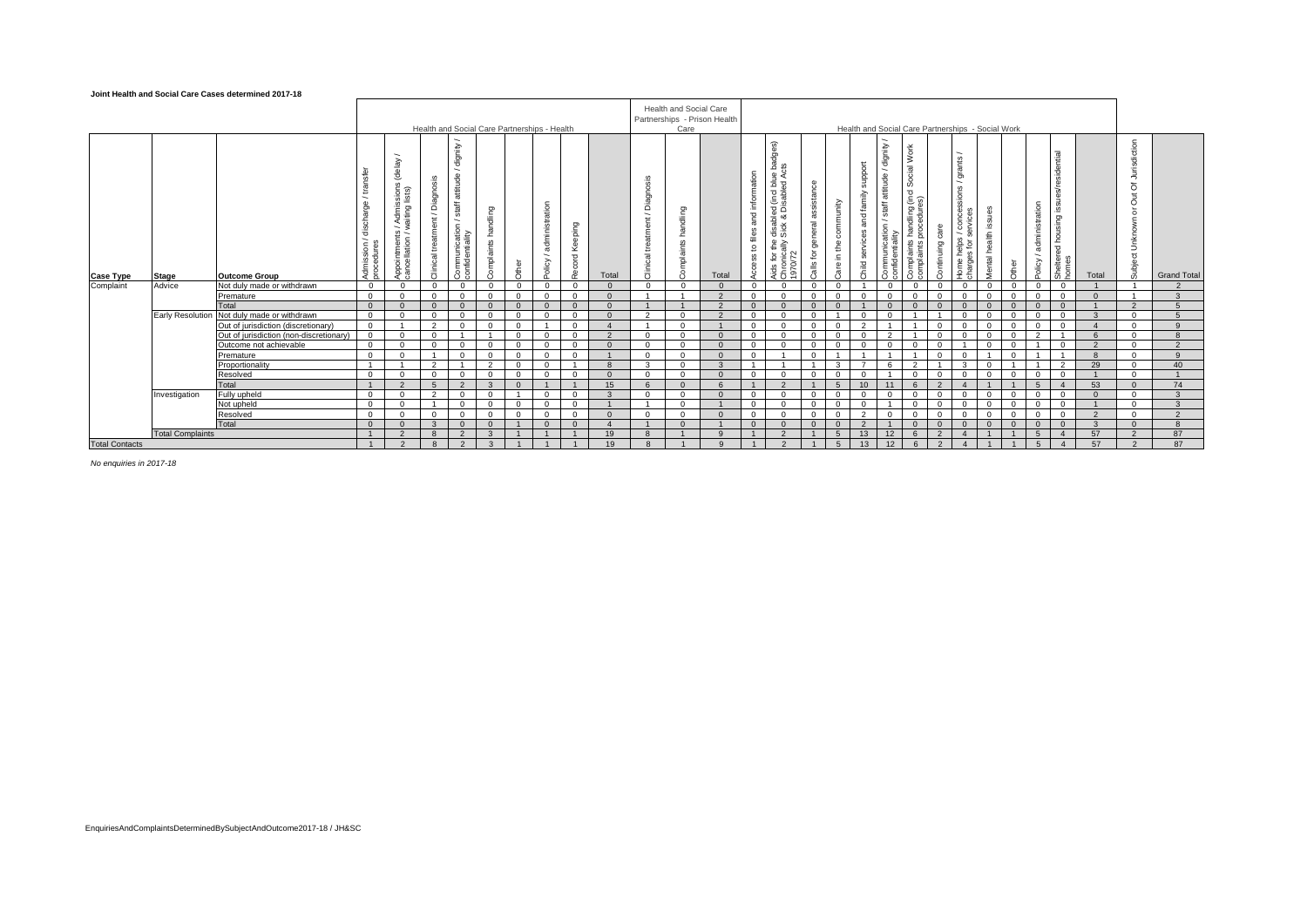### **Housing Association Cases Determined 2017-18**

| <b>Case Type</b>      | Stage                            | <b>Outcome Group</b>                    | adaptations<br>and<br>Aids    | allocations<br>exchanges<br>Applications /<br>transfers / ex | attitude<br>Communication / staff a<br>/ dignity / confidentiality<br>dignity / | Complaints handling  | / open<br>work<br>e management /<br>henvironment /<br>Estate<br>space/ | and renovation<br>Improvements | anti-<br>and<br>disputes<br>Neighbour dispute<br>social behaviour | Other                          | administration<br>Policy / | (action<br>1 only)<br>commercial matters<br>ŏ<br>Pre-contractual<br>01/04/201<br>post | charges<br>service<br>and/or<br>Rent | Repairs and maintenance | Buy<br>S,<br>Right t | ownership<br>Shared  | and<br>Sheltered housing<br>community care | tenancy<br>đ<br>Terminations | of jurisdiction<br>J | Subject unknown | Total             |
|-----------------------|----------------------------------|-----------------------------------------|-------------------------------|--------------------------------------------------------------|---------------------------------------------------------------------------------|----------------------|------------------------------------------------------------------------|--------------------------------|-------------------------------------------------------------------|--------------------------------|----------------------------|---------------------------------------------------------------------------------------|--------------------------------------|-------------------------|----------------------|----------------------|--------------------------------------------|------------------------------|----------------------|-----------------|-------------------|
| Enquiry               | Advice &                         | Enquiry<br><b>Total</b>                 | $\mathbf 0$                   |                                                              | $\mathbf{0}$<br>$\Omega$                                                        | $\Omega$<br>$\Omega$ | $\Omega$                                                               |                                | $\overline{0}$                                                    | $\mathbf{0}$                   | $\mathbf{0}$               | $\Omega$<br>$\Omega$                                                                  | $\Omega$<br>$\Omega$                 | $\mathbf{0}$            | $\Omega$             | $\Omega$             | $\Omega$                                   | $\Omega$                     | $\overline{0}$       | $\mathbf 0$     | $\overline{2}$    |
|                       | Signposting                      |                                         | $\mathbf{0}$                  |                                                              |                                                                                 |                      | $\overline{0}$                                                         |                                | $\overline{0}$                                                    | $\overline{0}$                 | $\mathbf{0}$               | $\Omega$                                                                              |                                      | $\overline{0}$          | $\overline{0}$       | $\Omega$             | $\overline{0}$<br>$\Omega$                 | $\overline{0}$               | $\overline{0}$       | $\mathbf{0}$    | $2^{\circ}$       |
|                       | <b>Total Enquiries</b><br>Advice | Not duly made or withdrawn              | $\overline{0}$<br>$\mathbf 0$ | $\overline{0}$                                               | $\Omega$<br>9                                                                   | $\Omega$<br>8        | $\Omega$                                                               | 2                              | $\Omega$<br>$\overline{ }$                                        | $\overline{0}$<br>$\mathbf{0}$ | $\Omega$<br>9              | $\Omega$                                                                              | $\Omega$<br>5                        | $\overline{0}$<br>22    | $\Omega$<br>$\Omega$ | $\Omega$<br>$\Omega$ | $\Omega$                                   | $\Omega$<br>$\Omega$         | $\Omega$<br>$\Omega$ | $\Omega$<br>12  | $\overline{2}$    |
| Complaint             |                                  | Out of jurisdiction (discretionary)     |                               |                                                              |                                                                                 |                      | $\Omega$                                                               | $\Omega$                       | $\Omega$                                                          |                                | $\Omega$                   | $\Omega$                                                                              | $\Omega$                             |                         | $\Omega$             | $\Omega$             | $\Omega$                                   | $\Omega$                     | $\Omega$             | $\Omega$        | 75<br>$2^{\circ}$ |
|                       |                                  | Out of jurisdiction (non-discretionary) | $\mathbf 0$<br>$\mathbf 0$    | $\overline{0}$<br>$\overline{0}$                             | $\mathbf{0}$<br>$\mathbf{0}$                                                    | $\Omega$             | $\Omega$                                                               | $\Omega$                       | $\Omega$                                                          | $\mathbf{0}$<br>$\mathbf{0}$   | $\mathbf{0}$               | $\Omega$                                                                              | $\Omega$                             | $\Omega$                | $\Omega$             | $\Omega$             | $\Omega$                                   | $\Omega$                     | $\overline{2}$       | $\Omega$        | $\overline{2}$    |
|                       |                                  | Outcome not achievable                  | $\mathbf 0$                   | $\overline{0}$                                               | $\mathbf{0}$                                                                    | $\Omega$             | $\Omega$                                                               | $\Omega$                       | $\Omega$                                                          | $\mathbf{0}$                   | $\mathbf{0}$               | $\Omega$                                                                              | $\Omega$                             |                         | $\overline{0}$       | $\Omega$             | $\Omega$                                   | $\mathbf{0}$                 | $\overline{0}$       | $\mathbf{0}$    | $\mathbf{1}$      |
|                       |                                  | Premature                               | $\mathbf 0$                   | 5                                                            | 3                                                                               | 12                   | $\Delta$                                                               |                                | 9                                                                 |                                | 18                         | $\Omega$                                                                              | $\overline{2}$                       | 29                      | 2                    | $\Omega$             | $\Omega$                                   | $\mathbf{0}$                 | $\Omega$             | $\overline{7}$  | 93                |
|                       |                                  | Total                                   | $\mathbf{0}$                  | 5                                                            | 12                                                                              | 21                   | 5                                                                      | 3                              | 16                                                                |                                | 27                         | $\Omega$                                                                              | $\overline{7}$                       | 53                      | 2                    | $\Omega$             | $\Omega$                                   | $\Omega$                     | $\overline{2}$       | 19              | 173               |
|                       | <b>Early Resolution</b>          | Not duly made or withdrawn              | $\mathbf{0}$                  |                                                              |                                                                                 | $\Omega$             |                                                                        |                                |                                                                   | $\mathbf{0}$                   | $\Omega$                   | $\Omega$                                                                              | $\Omega$                             | $\Omega$                | $\Omega$             | $\Omega$             | $\Omega$                                   | $\Omega$                     | $\Omega$             | $\Omega$        | $\overline{5}$    |
|                       |                                  | Out of jurisdiction (discretionary)     | $\mathbf 0$                   | $\overline{0}$                                               |                                                                                 | $\Omega$             | $\Omega$                                                               |                                |                                                                   | $\mathbf{0}$                   | $\Omega$                   | $\Omega$                                                                              | $\Omega$                             | 2                       |                      |                      | $\overline{1}$                             |                              | $\Omega$             | $\Omega$        | 9                 |
|                       |                                  | Out of jurisdiction (non-discretionary) | $\Omega$                      | 2                                                            | 2                                                                               | $\Omega$             |                                                                        |                                | $\Omega$                                                          | $\Omega$                       | 2                          | $\Omega$                                                                              | 6                                    | $\overline{2}$          | $\Omega$             | $\Omega$             | $\Omega$                                   | $\Omega$                     | $\Omega$             | $\Omega$        | 16                |
|                       |                                  | Outcome not achievable                  |                               | $\overline{0}$                                               | $\Omega$                                                                        |                      | $\Omega$                                                               | 3                              | $\Omega$                                                          |                                | $\mathbf{0}$               | $\Omega$                                                                              | 2                                    | 10                      |                      | $\Omega$             | $\Omega$                                   | $\mathbf{0}$                 | $\Omega$             | $\mathbf 0$     | 19                |
|                       |                                  | Premature                               | $\mathbf 0$                   | $\overline{0}$                                               |                                                                                 |                      | $\mathbf 0$                                                            | $\mathbf{0}$                   |                                                                   | $\mathbf{0}$                   |                            | $\mathbf{0}$                                                                          | $\overline{0}$                       | 5                       | $\mathbf{0}$         | $\mathbf{0}$         | $\mathbf{0}$                               | $\mathbf{0}$                 | $\overline{0}$       | $\mathbf 0$     | 9                 |
|                       |                                  | Proportionality                         | $\mathbf 0$                   | $\overline{4}$                                               |                                                                                 | 5                    | $\mathcal{P}$                                                          | 6                              | 21                                                                | $\Omega$                       |                            |                                                                                       | $\overline{2}$                       | 26                      | $\Omega$             | $\Omega$             | $\Omega$                                   | $\Omega$                     | $\Omega$             | $\Omega$        | 75                |
|                       |                                  | Resolved                                | $\mathbf 0$                   | $\mathbf{0}$                                                 | $\Omega$                                                                        |                      | $\Omega$                                                               |                                |                                                                   | $\mathbf{0}$                   | $\Omega$                   | $\Omega$                                                                              | $\Omega$                             | 3                       | $\Omega$             | $\Omega$             | $\Omega$                                   | $\Omega$                     | $\Omega$             | $\Omega$        | $6^{\circ}$       |
|                       |                                  | Total                                   |                               | $\overline{z}$                                               | 6                                                                               | 8                    | $\overline{4}$                                                         | 13                             | 25                                                                |                                | 10                         |                                                                                       | 10                                   | 48                      | $\overline{2}$       |                      | $\overline{1}$                             |                              | $\Omega$             | $\Omega$        | 139               |
|                       | Investigation                    | Fully upheld                            |                               | $\overline{0}$                                               | $\mathbf{0}$                                                                    |                      | $\Omega$                                                               | $\Omega$                       | 2                                                                 | $\mathbf{0}$                   | $\mathbf{0}$               | $\Omega$                                                                              | $\Omega$                             | 2                       | $\Omega$             | $\Omega$             | $\Omega$                                   | $\Omega$                     | $\Omega$             | $\Omega$        | 6                 |
|                       |                                  | Some upheld                             | $\mathbf 0$                   | $\overline{0}$                                               | $\Omega$                                                                        |                      | $\Omega$                                                               |                                | 2                                                                 | $\mathbf{0}$                   |                            | $\Omega$                                                                              | $\Omega$                             |                         | $\Omega$             | $\Omega$             | $\Omega$                                   | $\Omega$                     | $\Omega$             | $\mathbf 0$     | 6                 |
|                       |                                  | Not upheld                              | $\mathbf 0$                   | 2                                                            | $\Omega$                                                                        | $\Omega$             | $\Omega$                                                               |                                | 2                                                                 | $\mathbf{0}$                   |                            | $\Omega$                                                                              | $\Omega$                             | 3                       | $\Omega$             | $\Omega$             | $\Omega$                                   | $\Omega$                     | $\Omega$             | $\Omega$        | 9                 |
|                       |                                  | Total                                   |                               | 2                                                            | $\Omega$                                                                        | 2                    | $\Omega$                                                               | 2                              | 6                                                                 | $\Omega$                       | $\overline{2}$             | $\Omega$                                                                              | $\Omega$                             | 6                       | $\Omega$             | $\Omega$             | $\Omega$                                   | $\Omega$                     | $\Omega$             | $\Omega$        | 21                |
|                       | <b>Total Complaints</b>          |                                         | $\overline{2}$                | 14                                                           | 18                                                                              | 31                   | 9                                                                      | 18                             | 47                                                                | $\overline{2}$                 | 39                         |                                                                                       | 17                                   | 107                     |                      |                      |                                            |                              | $\overline{2}$       | 19              | 333               |
| <b>Total Contacts</b> |                                  |                                         | $\overline{2}$                | 15                                                           | 18                                                                              | 31                   | 9                                                                      | 19                             | 47                                                                | $\overline{2}$                 | 39                         |                                                                                       | 17                                   | 107                     |                      |                      |                                            |                              | $\overline{2}$       | 19              | 335               |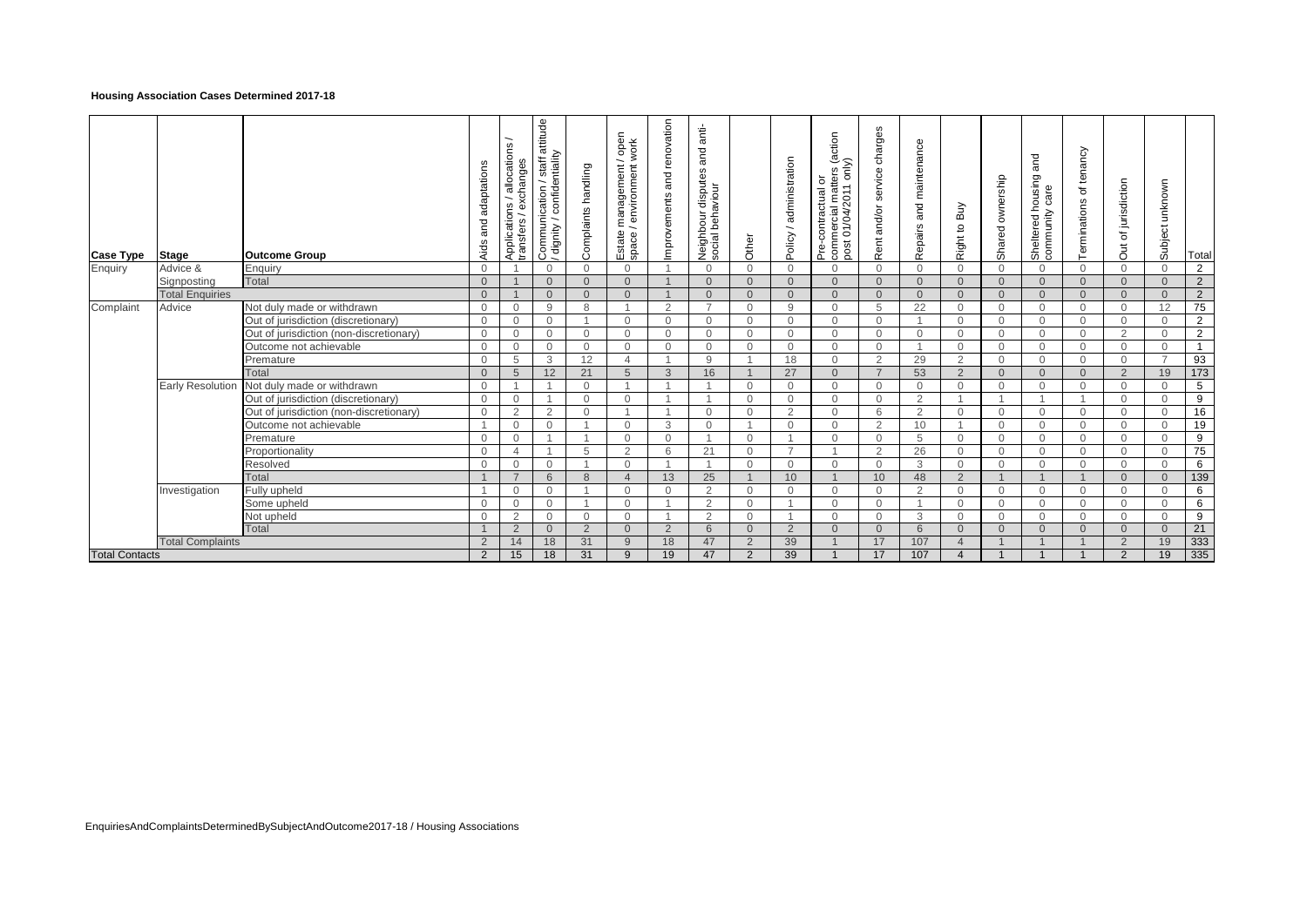### **Local Authority Cases Determined 2017-18**

| <b>Case Type</b>      | <b>Stage</b>            | <b>Outcome Group</b>                    | Control<br>Building | Protection<br>Consumer | Development<br>Economic | Education      | య<br>Environmental Health<br>Cleansing | Finance        | <b>Boards</b><br>Police<br>య<br>Fire | Housing     | Property<br>య<br>and    | Admin<br>య<br>Legal | Park<br>8g<br>National<br>Authoritie | Other    | Personnel      | Planning       | Leisure<br>య<br>Recreation | Transport<br>య<br>Roads | Social Work              | <b>Boards</b><br>Joint<br>Valuation | are<br>Fund<br>∩ity Co<br>Welfare Fun<br>Community<br>Grants | Crisis<br>$\mathbf{r}$<br>Fund<br>Welfare<br>Grants | ō<br>t Unknown o<br>Jurisdiction<br>Subject<br>Out Of J | <b>Total</b>   |
|-----------------------|-------------------------|-----------------------------------------|---------------------|------------------------|-------------------------|----------------|----------------------------------------|----------------|--------------------------------------|-------------|-------------------------|---------------------|--------------------------------------|----------|----------------|----------------|----------------------------|-------------------------|--------------------------|-------------------------------------|--------------------------------------------------------------|-----------------------------------------------------|---------------------------------------------------------|----------------|
| Enquiry               | Advice &                | Enquiry                                 | $\Omega$            | $\Omega$               | $\Omega$                | $\mathbf 0$    |                                        | $\Omega$       | $\Omega$                             |             | $\Omega$                | $\Omega$            | $\Omega$                             | $\Omega$ | $\Omega$       | $\Omega$       | $\Omega$                   | $\Omega$                |                          | $\Omega$                            | $\Omega$                                                     | $\Omega$                                            |                                                         | $\overline{4}$ |
|                       | Signposting             | Total                                   | $\mathbf{0}$        | $\mathbf{0}$           | $\Omega$                | $\mathbf{0}$   |                                        | $\mathbf{0}$   | $\mathbf{0}$                         |             | $\mathbf{0}$            | $\mathbf{0}$        | $\Omega$                             | $\Omega$ | $\mathbf{0}$   | $\mathbf{0}$   | $\mathbf{0}$               | $\mathbf{0}$            |                          | $\Omega$                            | $\Omega$                                                     | 0                                                   |                                                         | $\overline{4}$ |
|                       | <b>Total Enquiries</b>  |                                         | $\mathbf{0}$        | $\Omega$               | $\Omega$                | $\Omega$       |                                        | $\mathbf{0}$   | $\Omega$                             |             | $\Omega$                | $\Omega$            | $\Omega$                             | $\Omega$ | $\Omega$       | $\overline{0}$ | $\Omega$                   | $\Omega$                | $\overline{1}$           | $\Omega$                            | $\Omega$                                                     | $\Omega$                                            |                                                         | $\overline{4}$ |
| Complaint             | Advice                  | Not duly made or withdrawn              | 3                   |                        | $\Omega$                | 17             | 20                                     | 12             | $\mathbf 0$                          | 50          | 2                       | 8                   | $\Omega$                             |          | 0              | 5              | 3                          | 12                      | 46                       | $\Omega$                            | 3                                                            | 0                                                   | 70                                                      | 253            |
|                       |                         | Out of jurisdiction (discretionary)     | $\mathbf 0$         | $\Omega$               | $\Omega$                | $\mathbf{0}$   | $\Omega$                               | $\Omega$       | $\mathbf 0$                          |             | $\Omega$                | $\Omega$            | $\Omega$                             | $\Omega$ | $\mathbf{0}$   | $\Omega$       | $\mathbf 0$                | $\Omega$                | $\overline{2}$           | $\Omega$                            | $\Omega$                                                     | $\Omega$                                            | $\Omega$                                                | 3              |
|                       |                         | Out of jurisdiction (non-discretionary) | $\mathbf 0$         | $\mathbf 0$            | $\Omega$                | $\mathbf 0$    | $\mathbf 0$                            | 0              | $\mathbf 0$                          | $\mathbf 0$ | $\mathbf 0$             |                     | $\mathbf 0$                          |          | $\overline{2}$ | 0              | $\mathbf 0$                | -1                      | $\mathbf 0$              | $\Omega$                            | $\Omega$                                                     | $\Omega$                                            | $\Omega$                                                | 5              |
|                       |                         | Premature                               |                     | $\Omega$               |                         | 21             | 36                                     | 34             | $\mathbf 0$                          | 91          | 2                       | 21                  | $\Omega$                             | 2        | 3              | 25             | 4                          | 22                      | 67                       | $\Omega$                            |                                                              |                                                     | 49                                                      | 381            |
|                       |                         | Total                                   | $\overline{4}$      |                        |                         | 38             | 56                                     | 46             | $\Omega$                             | 142         | 4                       | 30                  | $\Omega$                             | $\Delta$ | 5              | 30             | $\overline{7}$             | 35                      | 115                      | $\Omega$                            | $\Delta$                                                     |                                                     | 119                                                     | 642            |
|                       | Early Resolution        | Not duly made or withdrawn              | $\mathbf 0$         |                        | $\Omega$                | 8              |                                        | 3              | 0                                    | 11          | 2                       |                     |                                      | $\Omega$ | 0              |                | $\mathbf 0$                | 3                       | 6                        | $\Omega$                            | $\Omega$                                                     | $\Omega$                                            | $\Omega$                                                | 38             |
|                       |                         | Out of jurisdiction (discretionary)     | 2                   | $\Omega$               | $\Omega$                | 15             | 3                                      | 17             | $\Omega$                             | 9           | -1                      | 8                   | $\Omega$                             | $\Omega$ |                | $\overline{4}$ | 2                          | $\overline{7}$          | 30                       | $\Omega$                            | $\Omega$                                                     | $\Omega$                                            | $\Omega$                                                | 99             |
|                       |                         | Out of jurisdiction (non-discretionary) | $\overline{2}$      |                        | $\Omega$                | 13             |                                        | 10             | 2                                    | 21          | 2                       | 8                   | $\Omega$                             | 2        | 5              | 19             | 3                          | 11                      | 9                        | $\Omega$                            |                                                              | $\Omega$                                            | $\Omega$                                                | 113            |
|                       |                         | Outcome not achievable                  | $\mathbf 0$         | 0                      | $\Omega$                | 9              | 3                                      | 10             | $\mathbf 0$                          | 15          | 2                       | 8                   | $\Omega$                             | $\Omega$ | 0              | 14             | -1                         | 18                      | 5                        | $\Omega$                            | $\Omega$                                                     | $\Omega$                                            | $\Omega$                                                | 85             |
|                       |                         | Premature                               | $\mathbf 0$         | $\Omega$               | $\Omega$                | 5              | 9                                      | 5              | $\Omega$                             |             | -1                      |                     | $\Omega$                             | $\Omega$ | 0              | 5              | $\mathbf 0$                | 3                       | 17                       | $\Omega$                            | $\Omega$                                                     | $\Omega$                                            | $\Omega$                                                | 53             |
|                       |                         | Proportionality                         | 3                   |                        | $\Omega$                | 36             | 27                                     | 22             | 2                                    | 81          | $\overline{2}$          | 5                   | 3                                    | $\Omega$ | 0              | 52             | 10                         | 20                      | 45                       |                                     | 2                                                            | $\overline{2}$                                      | $\Omega$                                                | 314            |
|                       |                         | Resolved                                | 0                   | 0                      | $\Omega$                | 5              | 3                                      | $\overline{2}$ | $\Omega$                             | 9           | $\overline{\mathbf{A}}$ | 2                   | $\Omega$                             | $\Omega$ | $\Omega$       | $\mathbf{0}$   | $\mathbf 0$                | 4                       | 3                        | $\Omega$                            | $\Omega$                                                     | $\Omega$                                            | $\Omega$                                                | 29             |
|                       |                         | Total                                   | $\overline{7}$      | 3                      | $\Omega$                | 91             | 50                                     | 69             | $\overline{4}$                       | 150         |                         | 36                  |                                      | 2        | 6              | 95             | 16                         | 66                      | 115                      |                                     | 3                                                            | $\overline{2}$                                      | $\Omega$                                                | 731            |
|                       | Investigation           | Fully upheld                            |                     | $\Omega$               | $\Omega$                | $\overline{7}$ | 11                                     | -1             | $\mathbf 0$                          | 10          | $\Omega$                | 2                   | $\Omega$                             | $\Omega$ | 0              | $\overline{7}$ | 1                          | $\Omega$                | $\overline{7}$           | $\Omega$                            | $\Omega$                                                     | $\Omega$                                            | $\Omega$                                                | 47             |
|                       |                         | Not duly made or withdrawn              | $\mathbf 0$         | $\mathbf 0$            | $\Omega$                | $\mathbf{0}$   | $\mathbf 0$                            | $\mathbf 0$    | $\mathbf 0$                          | $\mathbf 0$ | $\mathbf 0$             | $\mathbf 0$         | $\Omega$                             | $\Omega$ | 0              | $\mathbf{0}$   | $\mathbf 0$                | -1                      | $\mathbf 0$              | $\Omega$                            | $\Omega$                                                     | 0                                                   | $\Omega$                                                |                |
|                       |                         | Not upheld                              | 3                   | 0                      | $\Omega$                | 9              |                                        | $\overline{2}$ | $\Omega$                             | 29          | 3                       | $\Omega$            |                                      | $\Omega$ | 0              | 14             | $\overline{ }$             | $\Omega$                | 6                        | O                                   | $\Omega$                                                     | 0                                                   | $\Omega$                                                | 69             |
|                       |                         | Resolved                                | $\mathbf 0$         | $\mathbf 0$            | $\Omega$                | $\mathbf{0}$   | $\mathbf 0$                            | $\mathbf 0$    | $\mathbf 0$                          |             | $\mathbf 0$             | $\mathbf 0$         | $\Omega$                             | $\Omega$ | $\mathbf 0$    | $\mathbf{0}$   | $\mathbf 0$                | -1                      | $\overline{\phantom{0}}$ | $\Omega$                            | $\Omega$                                                     | 0                                                   | $\Omega$                                                | 3              |
|                       |                         | Some upheld                             | 3                   | $\Omega$               | $\Omega$                | $\overline{7}$ | $\Delta$                               | 3              | 0                                    | 12          | $\Omega$                | 2                   | $\Omega$                             | $\Omega$ | 0              | 10             | 1                          | -1                      | 6                        | $\Omega$                            | $\Omega$                                                     | $\Omega$                                            | $\Omega$                                                | 49             |
|                       |                         | Total                                   | $\overline{7}$      | $\Omega$               | $\Omega$                | 23             | 16                                     | 6              | $\mathbf{0}$                         | 52          | 3                       | $\overline{4}$      |                                      | $\Omega$ | $\Omega$       | 31             | 3                          | 3                       | 20                       | $\Omega$                            | $\Omega$                                                     | $\Omega$                                            | $\Omega$                                                | 169            |
|                       | <b>Total Complaints</b> |                                         | 18                  |                        |                         | 152            | 122                                    | 121            |                                      | 344         | 18                      | 70                  | 5                                    | 6        |                | 156            | 26                         | 104                     | 250                      |                                     | $\overline{7}$                                               | 3                                                   | 119                                                     | 1,542          |
| <b>Total Contacts</b> |                         |                                         | 18                  | $\boldsymbol{\Delta}$  |                         | 152            | 123                                    | 121            | $\overline{4}$                       | 345         | 18                      | 70                  | 5                                    | 6        | 11             | 156            | 26                         | 104                     | 251                      |                                     | $\overline{z}$                                               | 3                                                   | 120                                                     | 1,546          |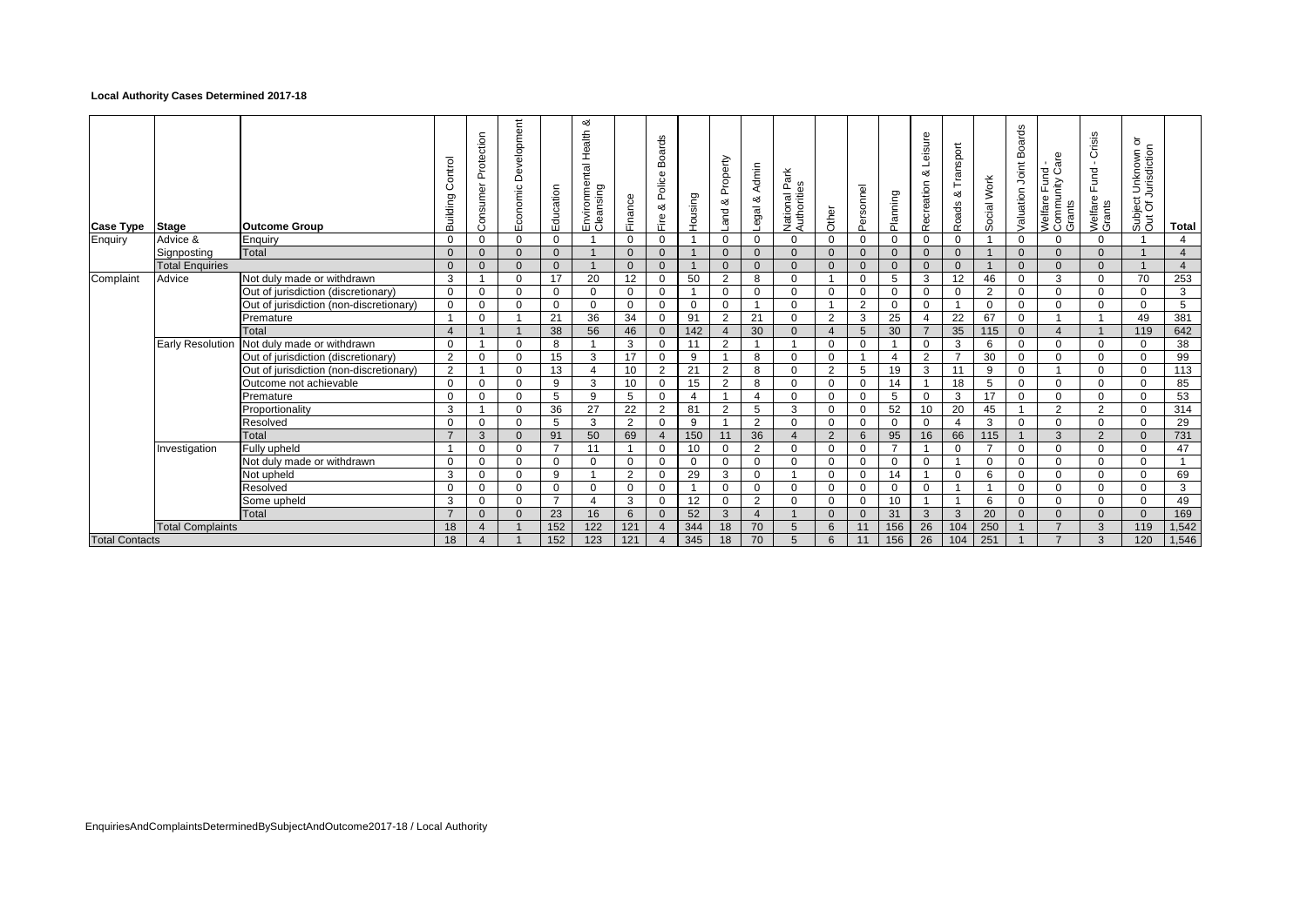#### **Scottish Government & Devolved Administration Cases Determined 2017-18**

| note - includes prisons |                            |                                         |                                                                                                        | Authority                                         | Cross-Border Public |                                                                       |                              |                         |               |                    |               |                          |                 | Scottish Government & Scottish Administration |                                |                               |                                                        |                |                                                                                        |                                                                      |                      |                                                          |                         | Scottish Public Authority |                                 |                     |             |          |                                                                        |                |                |
|-------------------------|----------------------------|-----------------------------------------|--------------------------------------------------------------------------------------------------------|---------------------------------------------------|---------------------|-----------------------------------------------------------------------|------------------------------|-------------------------|---------------|--------------------|---------------|--------------------------|-----------------|-----------------------------------------------|--------------------------------|-------------------------------|--------------------------------------------------------|----------------|----------------------------------------------------------------------------------------|----------------------------------------------------------------------|----------------------|----------------------------------------------------------|-------------------------|---------------------------|---------------------------------|---------------------|-------------|----------|------------------------------------------------------------------------|----------------|----------------|
| <b>Case Type Stage</b>  |                            | <b>Outcome Group</b>                    | ť<br>hvironm<br>affairs<br>$\overline{\mathfrak{w}}$<br>$\omega$<br>ture,<br>ంర<br>Agricult<br>fishing | $\equiv$<br>O<br>ਠ<br>unkno<br>Subjec<br>of Juris | Total               | ent,<br>ulture, environme<br>g & rural affairs<br>Agricult<br>fishing | health<br>య<br>are<br>$\sim$ | administration<br>ourts | Education     | matters<br>nancial | stice         | $\overline{\omega}$<br>흉 | <b>Prinning</b> | ga                                            | cords<br>- 0<br>$\tilde{\sim}$ | trans<br>ಯ<br>g<br>$\tilde{}$ | Ō<br>$\circ$<br>ş<br>Subject Unknov<br>Of Jurisdiction | Total          | environment,<br>ral affairs<br>ulture,<br>g & rur<br>Agricult<br>fishing               | eritage,<br>ktourisn<br>≝ ∝<br>ulture, l<br>, sport<br>రల<br>Arts, a | health<br>ಂಶ<br>Care | ంర<br>$\omega$<br>ို<br>e<br>-sior<br>Commiss<br>Ombudsı | administration<br>ourts | ducation                  | odies<br>ᇫ<br>interprise<br>111 | မ္မ<br>matt<br>cial | emance      | ৯<br>है  | $\equiv$<br>Ō<br>৳<br>ş<br>Unknov<br>diction<br>Subject I<br>Of Jurisc | Total          | Grand<br>Total |
| Complaint Advice        |                            | Not duly made or withdrawn              |                                                                                                        | $\overline{0}$                                    |                     | $^{\circ}$                                                            | $\Omega$                     | $\circ$                 | $\Omega$      |                    |               |                          |                 | 68                                            |                                | $\Omega$                      | 10 <sup>1</sup>                                        | 95             |                                                                                        | $\Omega$                                                             |                      |                                                          |                         |                           |                                 | $\Omega$            | $\Omega$    |          | 3                                                                      | $\Omega$       | 105            |
|                         |                            | Out of jurisdiction (non-discretionary) | $\Omega$                                                                                               | $\overline{0}$                                    |                     | $\mathbf{0}$                                                          | $\Omega$                     | $\Omega$                | $\Omega$      | $\Omega$           | $\Omega$      |                          |                 | $\Omega$                                      |                                | $\Omega$                      |                                                        | $\overline{2}$ | $\Omega$                                                                               |                                                                      | $\Omega$             |                                                          |                         |                           |                                 | $\Omega$            | $\Omega$    |          |                                                                        |                | 3              |
|                         |                            | Premature                               | $\Omega$                                                                                               |                                                   |                     | $\overline{1}$                                                        | $\Omega$                     | 11                      | $\Omega$      |                    | $\mathcal{P}$ | 2                        | $\Omega$        | 54                                            |                                | $\Omega$                      |                                                        | 78             | 2                                                                                      | $\sqrt{2}$                                                           |                      |                                                          |                         |                           | $\Omega$                        | $\Omega$            | $\Omega$    | $\Omega$ |                                                                        | 6              | 85             |
|                         |                            | Total                                   |                                                                                                        |                                                   | $\overline{2}$      |                                                                       | $\Omega$                     | 19                      | $\Omega$      | $\mathbf{R}$       |               | $\mathcal{D}$            |                 | 124                                           |                                | $\Omega$                      | 14                                                     | 175            | $\overline{2}$                                                                         |                                                                      | $\mathcal{P}$        |                                                          |                         |                           |                                 | $\Omega$            | $\Omega$    |          | $\overline{A}$                                                         | 16             | 193            |
|                         | Early                      | Not duly made or withdrawn              | $\Omega$                                                                                               | $\overline{0}$                                    | $\Omega$            | $\mathbf{0}$                                                          | $\Omega$                     | $\Omega$                | $\Omega$      |                    | $\Omega$      |                          |                 | $\mathbf{q}$                                  |                                | $\Omega$                      |                                                        | 11             | $\Omega$                                                                               |                                                                      |                      |                                                          |                         |                           |                                 | $\Omega$            | $\Omega$    |          |                                                                        | -3             | 14             |
|                         | Resolution                 | Out of jurisdiction (discretionary)     | $\Omega$                                                                                               | $\Omega$                                          | $\Omega$            | $^{\circ}$                                                            | $\Omega$                     |                         | $\Omega$      |                    | $\Omega$      |                          |                 |                                               |                                | $\Omega$                      |                                                        | 10             |                                                                                        | $\sim$                                                               | $\overline{2}$       |                                                          |                         |                           |                                 | $\overline{2}$      | $\Omega$    |          |                                                                        | $\mathbf{q}$   | 19             |
|                         |                            | Out of jurisdiction (non-discretionary) | $^{\circ}$                                                                                             | $\overline{0}$                                    | $\Omega$            | $\overline{1}$                                                        |                              | 9                       |               | 3                  | 24            | $\Omega$                 |                 | 35                                            | $\overline{2}$                 |                               |                                                        | 77             | $^{\circ}$                                                                             |                                                                      | 5                    |                                                          |                         | 3                         |                                 | $^{\circ}$          | $\mathbf 0$ | 0        |                                                                        | - 13           | 90             |
|                         |                            | Outcome not achievable                  | $^{\circ}$                                                                                             | $\overline{0}$                                    | $^{\circ}$          | 2                                                                     |                              | 2                       | $\Omega$      | $\Omega$           | $\Omega$      | $\Omega$                 |                 | 30                                            |                                | $\Omega$                      | $\Omega$                                               | 36             | $^{\circ}$                                                                             | $\Omega$                                                             | 2                    | 3                                                        |                         |                           |                                 | 5                   | $\Omega$    | $\Omega$ |                                                                        | 14             | 50             |
|                         |                            | Premature                               | $\mathbf{0}$                                                                                           | $\overline{0}$                                    | $\Omega$            | $\overline{0}$                                                        | $\mathbf{0}$                 |                         |               |                    | $\Omega$      | $\Omega$                 |                 | 9                                             |                                | $\Omega$                      | $\Omega$                                               | 13             | $^{\circ}$                                                                             | $\Omega$                                                             | $\Omega$             |                                                          |                         |                           |                                 | $^{\circ}$          | $^{\circ}$  | $\Omega$ | $\Omega$                                                               | $\overline{2}$ | 15             |
|                         |                            | Proportionality                         | $\Omega$                                                                                               | $\overline{0}$                                    | $\mathbf 0$         | $\overline{2}$                                                        | $\Omega$                     | 5                       | $\Omega$      | 3                  | 3             | $\overline{2}$           | 3               | 49                                            |                                | 2                             |                                                        | 70             | $\overline{4}$                                                                         |                                                                      |                      | ີ                                                        |                         | <sup>o</sup>              |                                 | 2                   |             | $\Omega$ |                                                                        | 14             | 84             |
|                         |                            | Resolved                                | $\Omega$                                                                                               | $\overline{0}$                                    | $\Omega$            | $\mathbf{0}$                                                          | $\Omega$                     | $\sim$                  | $\Omega$      | $\Omega$           |               |                          |                 | 12                                            |                                | $\Omega$                      |                                                        | 13             | $\Omega$                                                                               |                                                                      | $\Omega$             |                                                          |                         |                           |                                 | $\Omega$            | $\Omega$    |          |                                                                        | $\Omega$       | 15             |
|                         |                            | Total                                   | $\Omega$                                                                                               | $\Omega$                                          | $\Omega$            | 5                                                                     | 2                            | 18                      | 2             | 12                 | 28            | $\Omega$                 |                 | 149                                           |                                | $\mathbf{B}$                  |                                                        | 230            | $5^{\circ}$                                                                            |                                                                      | 14                   |                                                          |                         | $\Omega$                  | $\mathcal{L}$                   | 9                   |             |          |                                                                        | 57             | 287            |
|                         | Investigation Fully upheld |                                         | $\Omega$                                                                                               | $\overline{0}$                                    | $\Omega$            | $\overline{1}$                                                        | $\Omega$                     | 2                       | $\Omega$      | $\mathcal{P}$      | 2             | $\Omega$                 | $\Omega$        | $\mathbf{3}$                                  |                                | $\Omega$                      | $\Omega$                                               | 10             | $^{\circ}$                                                                             | $\cap$                                                               | $\Omega$             | $\Omega$                                                 | $\Omega$                | $\Omega$                  | $\Omega$                        | $\Omega$            | $\Omega$    | $\Omega$ |                                                                        | $\Omega$       | 10             |
|                         |                            | Some upheld                             | $\Omega$                                                                                               | $\Omega$                                          | $\Omega$            | $\Omega$                                                              | $\Omega$                     | $\Omega$                | $\Omega$      | $\Omega$           | $\Omega$      | $\Omega$                 | $\Omega$        |                                               |                                | $\Omega$                      | $\Omega$                                               |                | 2                                                                                      | $\Omega$                                                             | $\Omega$             |                                                          |                         |                           | $\Omega$                        |                     | $\Omega$    | $\Omega$ | $\Omega$                                                               |                | -5             |
|                         |                            | Not upheld                              | $\Omega$                                                                                               | $\Omega$                                          | $\Omega$            |                                                                       | $\Omega$                     | $\Omega$                | $\Omega$      | $\Omega$           | $\Omega$      |                          |                 | 8                                             |                                |                               |                                                        | 11             |                                                                                        | $\Omega$                                                             | $\Omega$             |                                                          |                         | $\sim$                    |                                 | $\Omega$            | $\Omega$    |          |                                                                        | -3             | 14             |
|                         |                            | Not duly made or withdrawn              | $\Omega$                                                                                               | $\overline{0}$                                    |                     | $^{\circ}$                                                            | $\Omega$                     |                         | $\Omega$      | $\Omega$           | $\Omega$      |                          |                 | 10                                            |                                |                               |                                                        | 10             | $\Omega$                                                                               | $\sim$                                                               | $\Omega$             |                                                          |                         |                           |                                 | $\Omega$            | $\Omega$    |          |                                                                        | $\Omega$       | 10             |
|                         |                            | Total                                   | $\Omega$                                                                                               | $\Omega$                                          | $\Omega$            | 2                                                                     | $\Omega$                     | $\mathcal{P}$           | $\Omega$      | $\mathcal{P}$      | $\mathcal{L}$ |                          |                 | 22                                            |                                |                               |                                                        | 32             | $\mathbf{3}$                                                                           | $\Omega$                                                             | $\Omega$             |                                                          |                         | $\mathcal{R}$             |                                 |                     | $\Omega$    |          | $\Omega$                                                               |                | 39             |
|                         | <b>Total Complaints</b>    |                                         |                                                                                                        |                                                   | $\mathcal{D}$       | 8                                                                     | $\Omega$                     | 39                      | $\Omega$      | 22                 | 36            |                          |                 | 295                                           |                                |                               |                                                        | 437            | 10                                                                                     | $5^{\circ}$                                                          | 16                   | 15                                                       |                         | 14                        | $\mathcal{L}$                   | 10                  |             |          | $\sqrt{2}$                                                             | 80             | 519            |
| <b>Total Contacts</b>   |                            |                                         |                                                                                                        |                                                   | $\overline{2}$      | 8                                                                     | $\overline{2}$               | 39                      | $\mathcal{P}$ | 22                 | 36            |                          |                 | 295                                           |                                |                               | 14                                                     | 437            | 10<br>80<br>5 <sup>5</sup><br>16<br>14<br>15 <sup>15</sup><br>$\mathcal{P}$<br>10<br>5 |                                                                      |                      |                                                          |                         |                           |                                 |                     | 519         |          |                                                                        |                |                |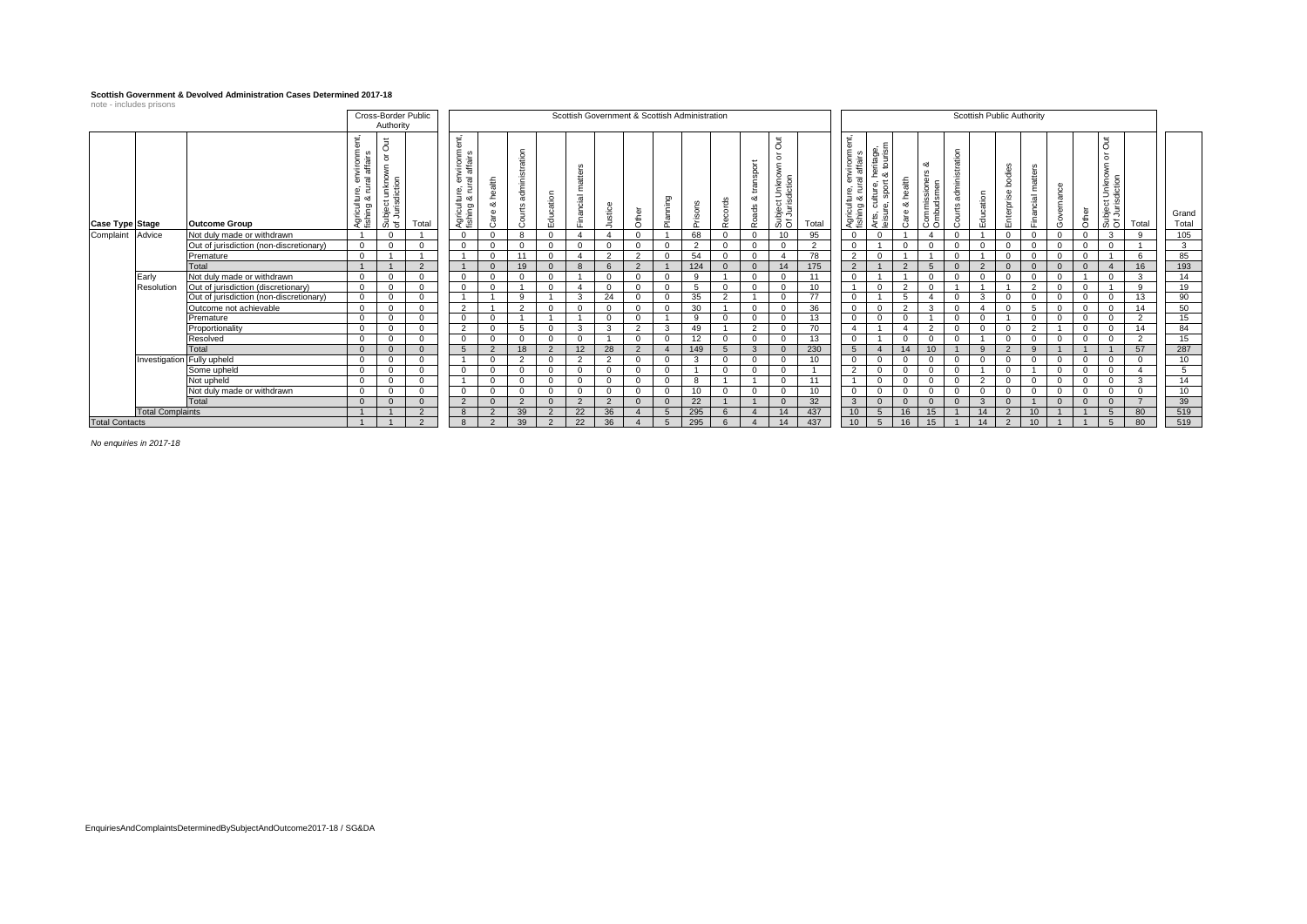## **Prison Cases Determined 2017-18**

| <b>Case Type</b>      | <b>Stage</b>            | <b>Outcome Group</b>                    | and<br><b>Transfers</b><br>Admission,<br>Discharge | and<br>Communication a | Discipline     | and<br>Welfare<br>Health, V<br>Religion | etention<br>≏<br>Prison<br>Home<br>from<br>Leave from<br>(Including l<br>Leave) | personal<br>Physical and<br>environment | Prisoners<br>$\frac{1}{2}$<br>Privileges<br>Property | and<br>Control<br>Security, Cor<br>Progression | Levels<br>Supervision | Earnings<br>$\overline{\phantom{a}}$<br>Education<br>ecreation<br>and Re<br>Work, | Out Of<br>Subject Unknown or<br>Jurisdiction | Total           |
|-----------------------|-------------------------|-----------------------------------------|----------------------------------------------------|------------------------|----------------|-----------------------------------------|---------------------------------------------------------------------------------|-----------------------------------------|------------------------------------------------------|------------------------------------------------|-----------------------|-----------------------------------------------------------------------------------|----------------------------------------------|-----------------|
| Complaint             | Advice                  | Not duly made or withdrawn              | 2                                                  | 4                      | 3              | 5                                       | 14                                                                              |                                         | 2                                                    | $\overline{2}$                                 |                       | 3                                                                                 | 31                                           | 68              |
|                       |                         | Out of jurisdiction (non-discretionary) | $\mathbf 0$                                        | $\Omega$               | $\Omega$       | $\Omega$                                | $\Omega$                                                                        | $\Omega$                                | $\mathbf 0$                                          | $\Omega$                                       | $\Omega$              | $\Omega$                                                                          | $\overline{2}$                               | $\overline{2}$  |
|                       |                         | Premature                               | $\overline{7}$                                     | 6                      | 5              | 10                                      |                                                                                 | 6                                       | 5                                                    | 3                                              |                       | $\overline{2}$                                                                    | 8                                            | $\overline{54}$ |
|                       |                         | Total                                   | 9                                                  | 10                     | 8              | 15                                      | 15                                                                              | $\overline{7}$                          | $\overline{7}$                                       | 5                                              | $\mathcal{P}$         | 5                                                                                 | 41                                           | 124             |
|                       | <b>Early Resolution</b> | Not duly made or withdrawn              | 0                                                  |                        |                | $\overline{2}$                          |                                                                                 | 2                                       |                                                      |                                                | 0                     | 0                                                                                 | $\Omega$                                     | 9               |
|                       |                         | Out of jurisdiction (discretionary)     | 0                                                  |                        | 0              | $\Omega$                                |                                                                                 | $\mathbf 0$                             |                                                      |                                                | $\Omega$              |                                                                                   | $\Omega$                                     | 5               |
|                       |                         | Out of jurisdiction (non-discretionary) |                                                    | 3                      | 8              | $\Omega$                                | 8                                                                               | 2                                       | 3                                                    | 6                                              | 2                     | $\overline{2}$                                                                    | $\Omega$                                     | 35              |
|                       |                         | Outcome not achievable                  | $\mathbf 0$                                        | 3                      | 2              |                                         | 5                                                                               | 3                                       | 5                                                    | 8                                              | $\Omega$              | 3                                                                                 | $\Omega$                                     | 30              |
|                       |                         | Premature                               | 0                                                  | $\Omega$               | $\overline{2}$ | $\overline{2}$                          | $\Omega$                                                                        | 3                                       | $\overline{2}$                                       | $\Omega$                                       | $\Omega$              | $\Omega$                                                                          | $\Omega$                                     | 9               |
|                       |                         | Proportionality                         | 5                                                  | 2                      | Δ              | 8                                       | $\overline{2}$                                                                  | 6                                       | 8                                                    | 9                                              |                       | Δ                                                                                 | $\Omega$                                     | 49              |
|                       |                         | Resolved                                | 4                                                  | $\Omega$               |                | $\Omega$                                |                                                                                 | $\Omega$                                | 2                                                    | 4                                              | $\Omega$              | $\Omega$                                                                          | $\Omega$                                     | 12              |
|                       |                         | Total                                   | 10                                                 | 10                     | 18             | 13                                      | 18                                                                              | 16                                      | $\overline{22}$                                      | 29                                             | 3                     | 10 <sup>1</sup>                                                                   | $\Omega$                                     | 149             |
|                       | Investigation           | Fully upheld                            | 0                                                  | $\Omega$               | $\mathbf 0$    | $\mathbf 0$                             | $\mathbf 0$                                                                     | 0                                       |                                                      | $\overline{2}$                                 | $\Omega$              | $\Omega$                                                                          | $\Omega$                                     | 3               |
|                       |                         | Some upheld                             | $\mathbf 0$                                        | $\Omega$               | $\Omega$       | $\Omega$                                | $\Omega$                                                                        | $\Omega$                                | $\Omega$                                             | 1                                              | $\Omega$              | $\Omega$                                                                          | $\Omega$                                     | $\overline{A}$  |
|                       |                         | Not upheld                              | 0                                                  |                        | $\Omega$       |                                         | $\Omega$                                                                        | $\Omega$                                |                                                      | 4                                              | $\Omega$              |                                                                                   | $\Omega$                                     | 8               |
|                       |                         | Not duly made or withdrawn              | $\mathbf 0$                                        | 3                      | $\Omega$       | $\overline{A}$                          |                                                                                 | 4                                       | $\Omega$                                             |                                                | $\Omega$              | $\Omega$                                                                          | $\Omega$                                     | $\overline{10}$ |
|                       |                         | Total                                   | $\overline{0}$                                     | $\overline{4}$         | $\Omega$       | 5                                       |                                                                                 |                                         | 2                                                    | 8                                              | $\Omega$              |                                                                                   | $\Omega$                                     | 22              |
|                       | <b>Total Complaints</b> |                                         | 19                                                 | 24                     | 26             | $\overline{33}$                         | 34                                                                              | 24                                      | 31                                                   | 42                                             | 5                     | 16                                                                                | 41                                           | 295             |
| <b>Total Contacts</b> |                         |                                         | 19                                                 | 24                     | 26             | 33                                      | 34                                                                              | 24                                      | 31                                                   | 42                                             | 5                     | 16                                                                                | 41                                           | 295             |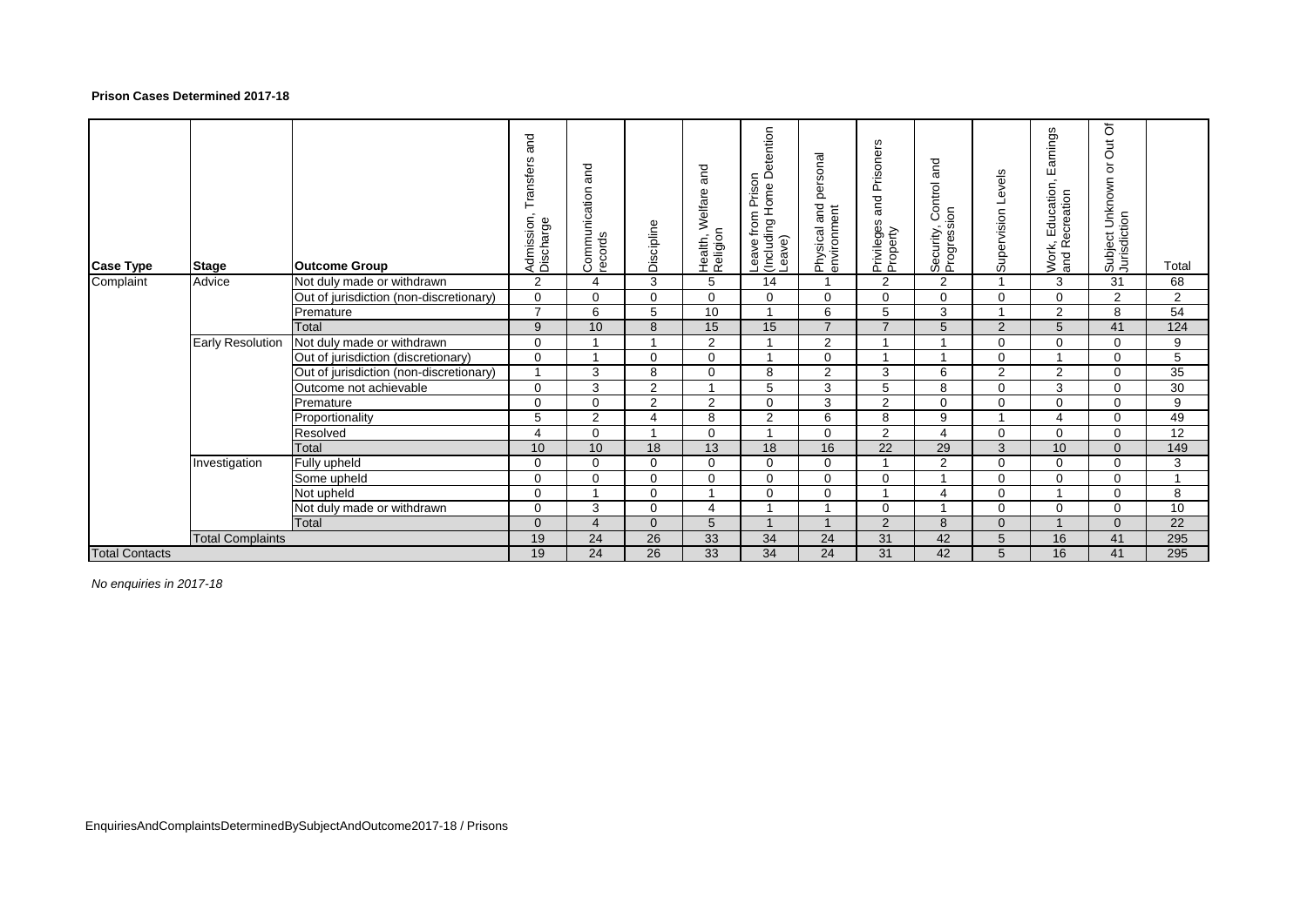# **Water Cases Determined 2017-18**

| <b>Case Type</b>      | <b>Stage</b>            | <b>Outcome Group</b>                    | and Charging<br>Billing | Service<br>Customer | Environmental<br>Concerns | New Connections | Other | Waste Water             | Water Supply   | Subject unknown or<br>Out of Jurisdiction | Total          |
|-----------------------|-------------------------|-----------------------------------------|-------------------------|---------------------|---------------------------|-----------------|-------|-------------------------|----------------|-------------------------------------------|----------------|
| Complaint             | Advice                  | Not duly made or withdrawn              | 11                      | $\mathbf 0$         | 0                         |                 |       | $\overline{2}$          | 3              | 5                                         | 23             |
|                       |                         | Premature                               | 24                      | $\overline{2}$      |                           | 0               | 0     | $\overline{c}$          | 4              | 4                                         | 37             |
|                       |                         | Total                                   | 35                      | $\overline{c}$      | $\overline{A}$            |                 |       | $\overline{\mathbf{4}}$ | $\overline{7}$ | $\boldsymbol{9}$                          | 60             |
|                       | <b>Early Resolution</b> | Not duly made or withdrawn              | $\overline{2}$          | 1                   | $\Omega$                  | 0               | 0     | 0                       | 0              | $\mathbf 0$                               | 3              |
|                       |                         | Out of jurisdiction (discretionary)     | $\overline{2}$          | $\mathbf 0$         | 0                         | 0               | 0     | 0                       | 1              | 0                                         | 3              |
|                       |                         | Out of jurisdiction (non-discretionary) | $\overline{2}$          | 0                   | 0                         | 0               | 0     | 0                       | 1              | 0                                         | 3              |
|                       |                         | Outcome not achievable                  | $\overline{2}$          | $\overline{0}$      | 0                         | 0               | 0     | 0                       | 1              | 0                                         | 3              |
|                       |                         | Premature                               | 5                       | $\overline{0}$      | 0                         | 0               | 0     | 0                       | 0              | $\mathbf 0$                               | 5              |
|                       |                         | Proportionality                         | 9                       | 0                   | 0                         | 0               | 0     | 0                       | $\overline{2}$ | 0                                         | 11             |
|                       |                         | Resolved                                | 4                       | 0                   | 0                         | 0               | 0     | 0                       | 1              | 0                                         | 5              |
|                       |                         | Total                                   | 26                      | $\overline{A}$      | 0                         | $\mathbf 0$     | 0     | 0                       | 6              | 0                                         | 33             |
|                       | Investigation           | Fully upheld                            | $\overline{c}$          | $\overline{0}$      | 0                         | 0               | 0     | 0                       | 0              | 0                                         | $\overline{2}$ |
|                       |                         | Some upheld                             | 4                       | $\mathbf 0$         | $\mathbf 0$               | 0               | 0     | 1                       | 1              | 0                                         | 6              |
|                       |                         | Not upheld                              | 3                       | $\mathbf 0$         | 0                         | 0               | 0     | 0                       | 0              | $\mathbf 0$                               | 3              |
|                       |                         | Resolved                                | 4                       | $\overline{0}$      | 0                         | 0               | 0     | 0                       | 0              | 0                                         | 4              |
|                       |                         | Total                                   | 13                      | 0                   | $\overline{0}$            | 0               | 0     | 1                       | $\mathbf 1$    | 0                                         | 15             |
|                       | <b>Total Complaints</b> |                                         | 74                      | 3                   | $\overline{\mathbf{A}}$   |                 | 1     | 5                       | 14             | $\boldsymbol{9}$                          | 108            |
| <b>Total Contacts</b> |                         |                                         | 74                      | 3                   | 1                         |                 |       | 5                       | 14             | $\boldsymbol{9}$                          | 108            |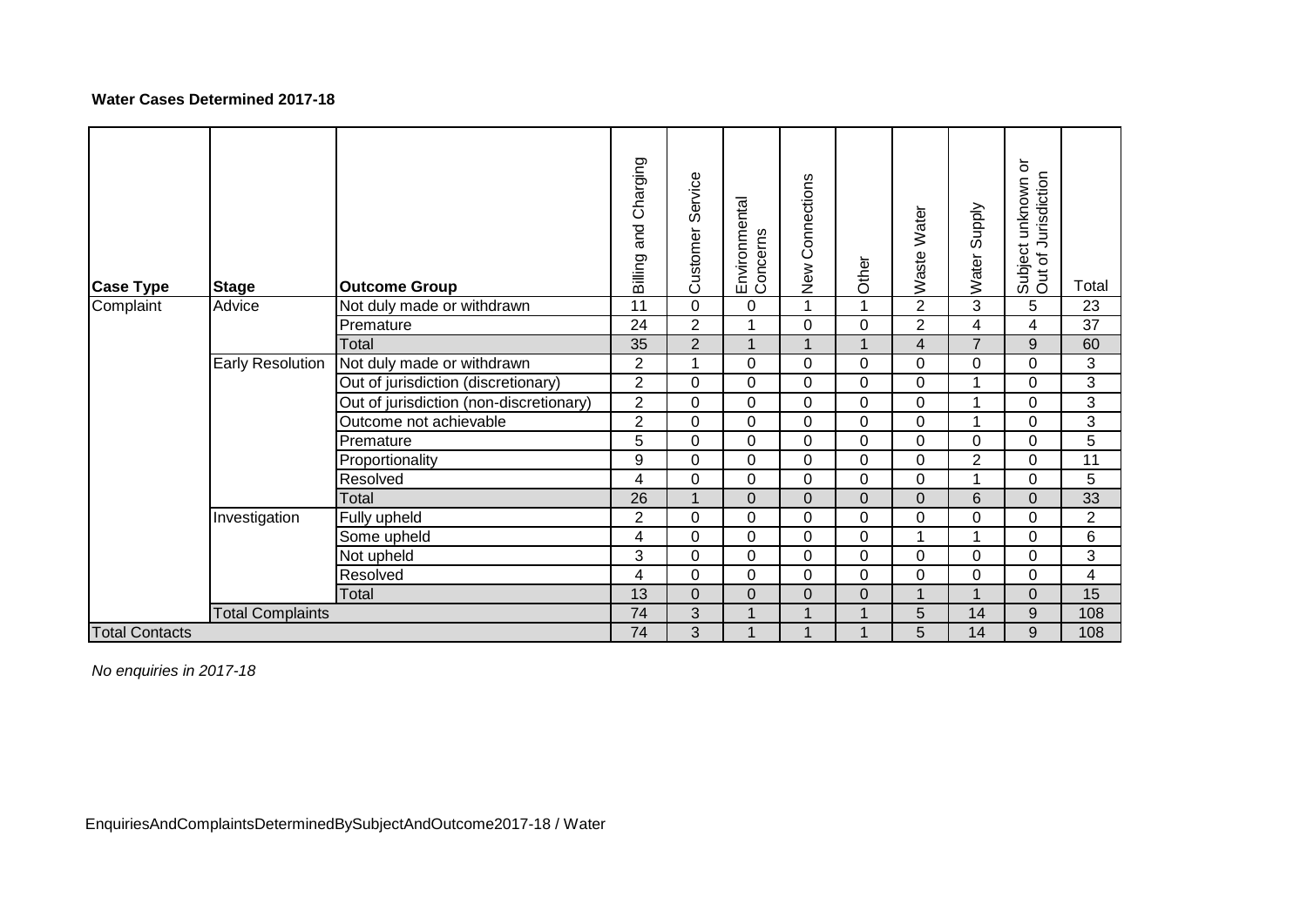# **Other Cases Determined 2017-18**

|                       |                         |                                         | <b>General Enquiry</b> | Health                    | Subject Unknown or Out Of<br>Jurisdiction |          |       |
|-----------------------|-------------------------|-----------------------------------------|------------------------|---------------------------|-------------------------------------------|----------|-------|
|                       |                         |                                         | From Member of         | <b>Clinical treatment</b> | Out of                                    | Subject  |       |
| <b>Case Type</b>      | <b>Stage</b>            | <b>Outcome Group</b>                    | the Public             | diagnosis                 | Jurisdiction                              | Unknown  | Total |
| Enquiry               | Advice &                | Enquiry                                 |                        |                           |                                           | O        |       |
|                       | Signposting             | Out of Jurisdiction Enquiry             |                        |                           | 534                                       | 0        | 534   |
|                       |                         | <b>Premature Enquiry</b>                |                        |                           | ∩                                         | 360      | 360   |
|                       | <b>Total Enquiries</b>  |                                         |                        |                           | 534                                       | 360      | 895   |
| Complaint             | Advice                  | Not duly made or withdrawn              | 0                      |                           | $\Omega$                                  | 36       | 36    |
|                       |                         | Out of jurisdiction (non-discretionary) |                        |                           | 11                                        | 5        | 16    |
|                       |                         | Premature                               | 0                      |                           | ി                                         | 5        | 5     |
|                       |                         | Total                                   | 0                      |                           | 11                                        | 46       | 57    |
|                       | <b>Early Resolution</b> | Out of jurisdiction (non-discretionary) |                        |                           |                                           | $\Omega$ |       |
|                       |                         | Total                                   | $\Omega$               |                           |                                           | $\Omega$ |       |
|                       | <b>Total Complaints</b> |                                         | 0                      |                           | 12                                        | 46       | 59    |
| <b>Total Contacts</b> |                         |                                         |                        |                           | 546                                       | 406      | 954   |